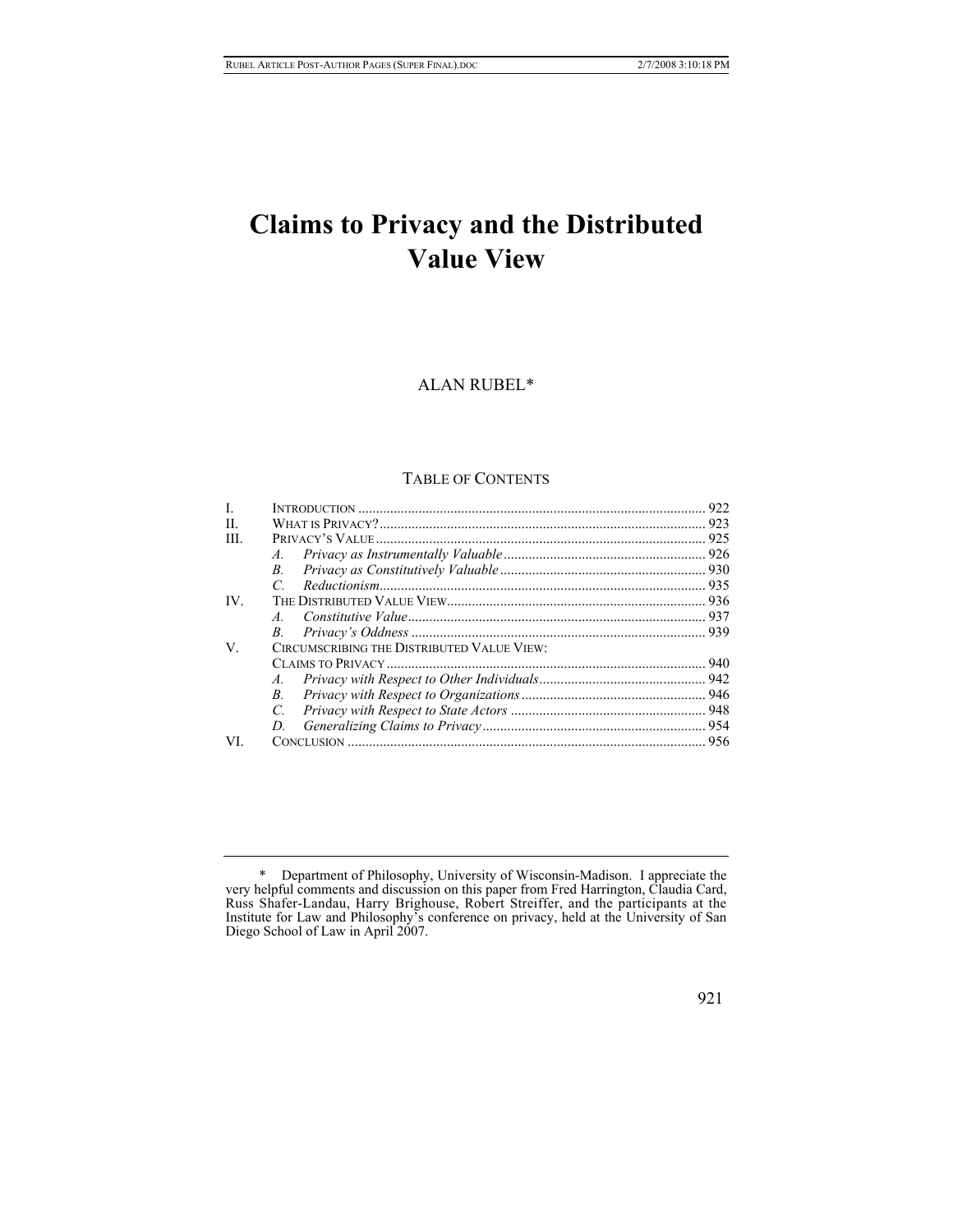#### I. INTRODUCTION

Consider three cases. In the first, a distracted customer leaves his credit card behind in a restaurant, where an opportunistic fraud artist finds it. In the second, an employer begins closely monitoring an employee's home and family life without her knowledge or consent, and with only the most spurious justification. In the third, as a person walks down her city street, she passes by dozens of people who notice her presence. In each case, the person's privacy decreases. In the first two cases,it seems clear that the loss to privacy impinges a claim.<sup>1</sup> It is equally clear that in the third case the loss impinges no claim at all. Moreover, the sort of claim implicated in the first two cases appears markedly different. The claim to privacy in one's credit card number primarily protects individuals from financial harm—it is a claim based on instrumental value. The claim to privacy in one's home and family life with respect to one's employer, however, is not clearly based on instrumental value, especially where the surveillance is surreptitious and unlikely to lead to adverse actions. The value of privacy in each of the three cases is different: instrumentally good, noninstrumentally good, and morally neutral.

This creates a puzzle with respect to claims to privacy. If privacy has very different value in different contexts, it will be difficult to determine where persons have claims to privacy. That is, if privacy does not have a unified value, it will not make sense to simply argue that a person has a claim to privacy solely in virtue of the fact that her privacy has been diminished. Compare this with other classic liberties: the diminution of one's freedom of conscience or freedom of speech is not morally neutral and is problematic independent of the instrumental value of that liberty. That justifies the view that people have claims to freedom of conscience and freedom of speech, and that diminution of those liberties demands at least some justification. This is not so with privacy.

My contention is that privacy's value is not unary, but distributed, and that whether privacy has value, and what kind of value it has, will depend on the privacy relation involved. However, I think that particular *sorts* of privacy relations do have value, and that such relations may be constituent parts of intrinsically valuable states of affairs. Accordingly, I

<span id="page-1-0"></span> <sup>1.</sup> By claim, I just mean something short of an all-things-considered judgment of one's moral due. In that sense, one's having a claim is a necessary but insufficient condition for one to have a right, where a right is a valid claim of one's moral due. This follows Joel Feinberg's view in *The Nature and Value of Rights*. *See* JOEL FEINBERG, *The Nature and Value of Rights*, *in* RIGHTS, JUSTICE, AND THE BOUNDS OF LIBERTY 143, 143–58 (2d ed. 1997).

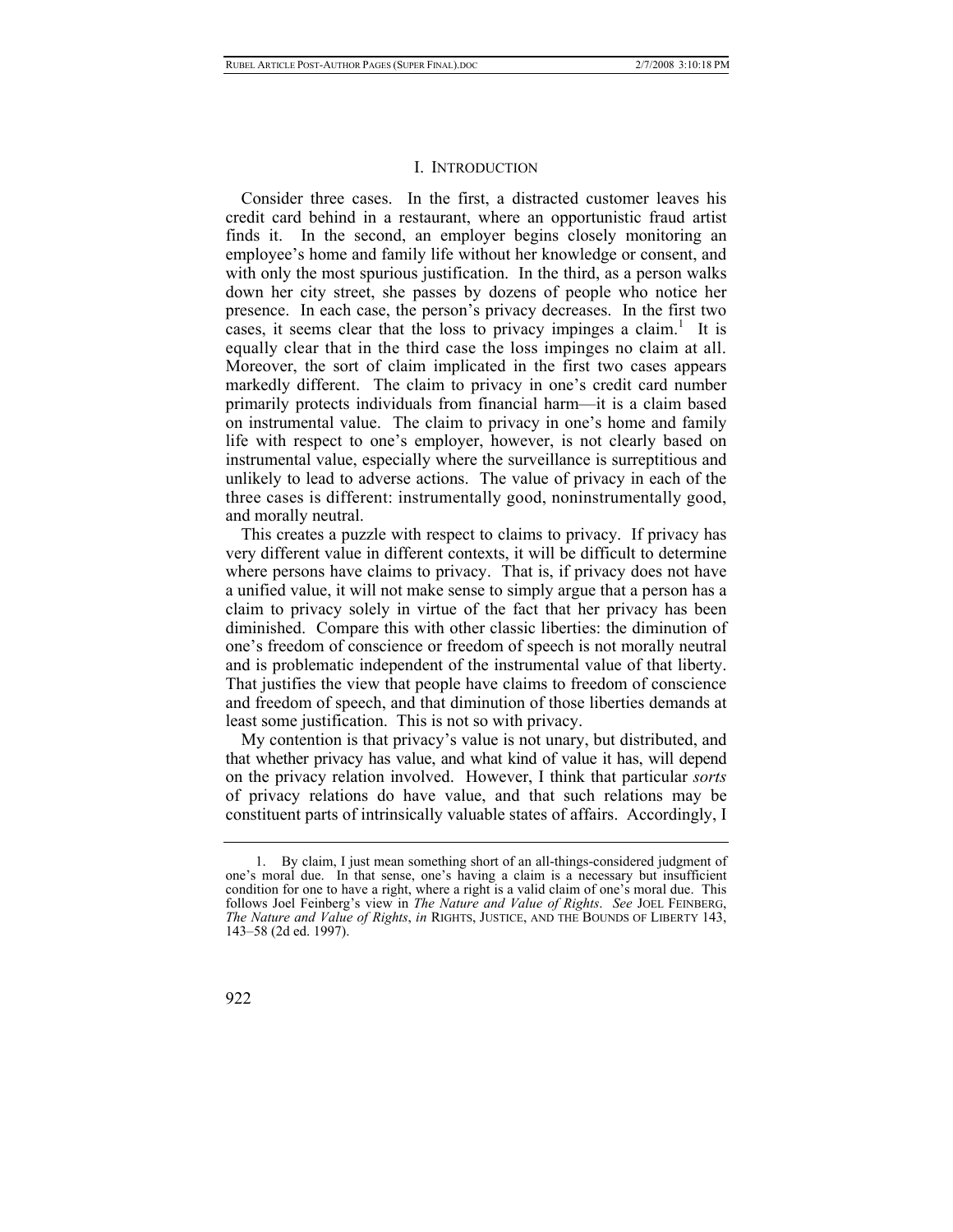think that we can articulate some general principles regarding the conditions under which the value of privacy underwrites claims to privacy.

This paper is organized as follows. In Part II, I briefly explain my view of what privacy is—the particularized judgment account. I then turn to the question of privacy's value in Part III, where I examine several views prominent in the literature. In Part IV, I outline my view of privacy's value. I argue that, at its strongest, privacy has constitutive value, which is to say that privacy is a constituent part of intrinsically valuable states of affairs. However, in many cases, privacy's value is not morally weighty. Unlike other goods to which privacy is compared, I argue that we must examine the particular features of privacy in each context to determine whether it has value. This makes it difficult to establish whether persons have claims to privacy. Nonetheless, in Part V, I provide some principles that guide claims to privacy based on its constitutive value.

# II. WHAT IS PRIVACY?

Although the central questions in this paper concern the value of privacy, it is crucial to be clear just what privacy means. In another paper, I develop what I call the particularized judgment account of privacy.<sup>[2](#page-2-0)</sup> I describe it in brief here.

To begin, privacy necessarily involves a three-part relation between a person (or group of people), an object, and another person (or group of people): Person (*P*) has privacy about object (*O*) with respect to another person  $(Q)$ ;  $P_{OO}$  will denote such a relation. Thus, to simply say "*P* has privacy" will always be incomplete. We can fill in the meaning of "*P* has privacy" by (1) pointing out a piece of information (for example, *P*'s thoughts), a view (for example, of *P* indisposed), or an action (for example, *P*'s decision to use birth control); and (2) by pointing out others who stand in some relation to *P* and *O*, for example, everyone, everyone but one's confidants, or the state. Thus, to say that one's medical care is private is to say, of a person (*P*) who receives medical treatment (*O*), some other person or persons (*Q*)

<span id="page-2-0"></span><sup>2</sup>*.* The full account of this view can be found in Alan Rubel, The Particularized Judgment Account of Privacy (Apr. 2, 2007) (unpublished manuscript), http://papers.ssrn. com/sol3/cf\_dev/AbsByAuth.cfm?per \_id=353895.

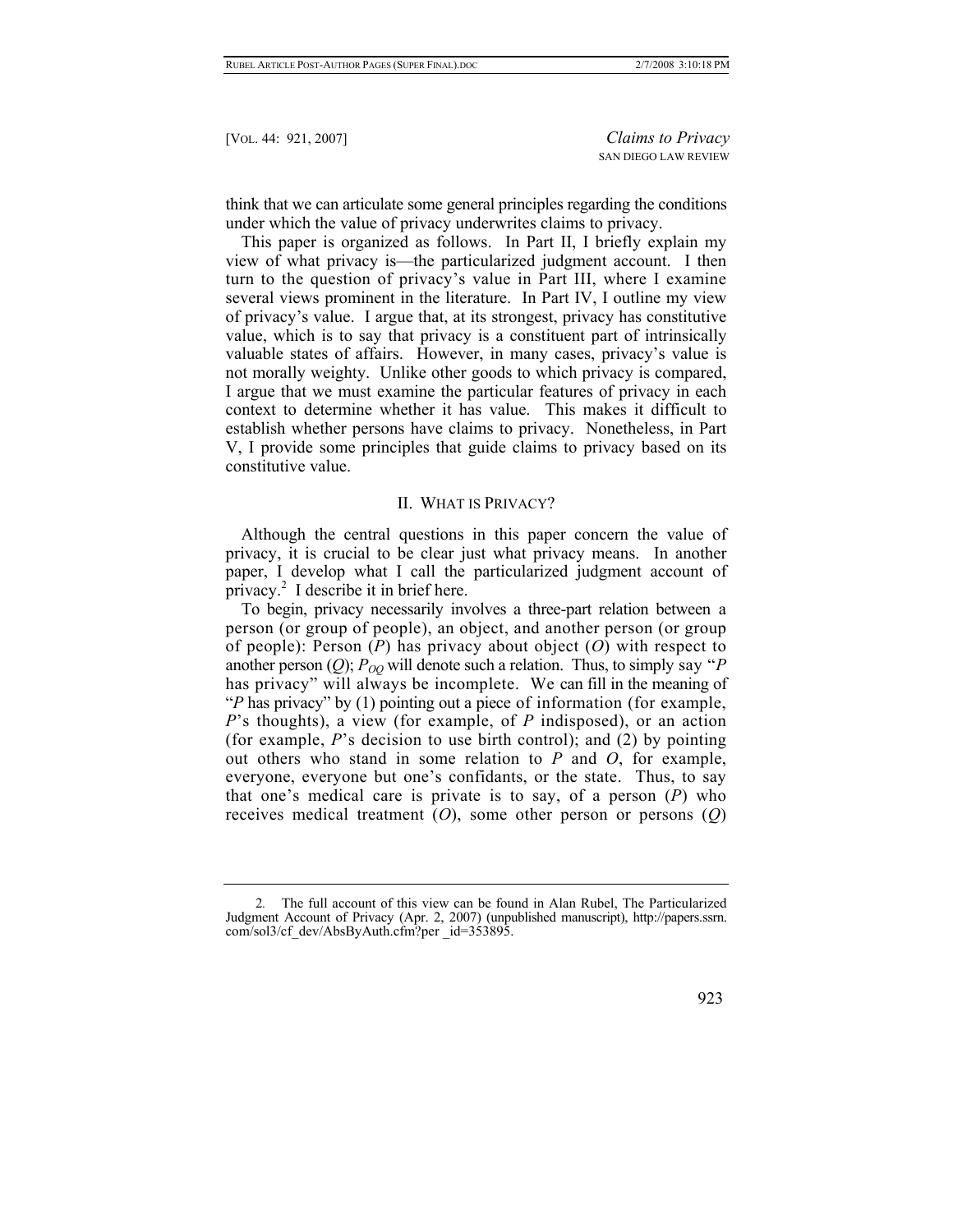either do not know of that treatment, do not interfere with that treatment, or may not interfere with that treatment.<sup>[3](#page-3-0)</sup>

One area of contention in the privacy literature is what can properly be an object of privacy.<sup>4</sup> While there is no dispute that privacy may concern information, and there is little question that privacy may concern observations, there is a deep divide as to whether one may have privacy with respect to decisions in the following sense: *P* has privacy about her decision to have an abortion (*O*) with respect to the state (*Q*) insofar as the state may not prevent *P* from having an abortion. The three-part relation I describe may accommodate decisions as objects of privacy, but it need not. The focus of this paper, however, is on informational privacy, and to a lesser extent, observational privacy.<sup>5</sup> Thus, whether one may have privacy with respect to decisions does not bear on my analysis here.

The particularized judgment account of privacy draws on the view that privacy is such a three-part relation. It is based on the following two claims:

*Claim 1*: *P*'s having informational privacy about *O* with respect to *Q* means that *Q*'s ability to make a particularized judgment about *P* regarding *O* is limited.

# *Claim 2*: *P*'s having observational privacy about *O* with respect to *Q* means that *Q*'s ability to observe *O* is limited.

It is fairly clear who may count as a *P* or a *Q* in a particular  $P_{OO}$ relationship. *P* must be a person or persons, and *Q* must be a person, group of persons, or an entity that stands in relation to *P* as another person could—for instance, an organization, a company, or the state. What can constitute *O*, however, is less clear. What sort of information can be an

924

<span id="page-3-0"></span><sup>3</sup>*. Id*. at 2. Note that this is a descriptive sense of privacy. There is also a normative sense of privacy. For example, we often say that something (*O*) is private, for example, one's naked body, voting decisions, or financial information, in the sense that a person ought to be able to prevent others from learning, seeing, or controlling *O*, or that *Q* ought not pay excessive attention to *O*, or that *P* ought to keep *O* out of *Q*'s view. Thus,  $P_{OO}$  might express a proposition about the way  $\overline{P}$  or  $\overline{Q}$  ought to act, regardless of the way  $\bar{P}$  or  $\bar{Q}$  actually acts. For the purposes of this paper, *privacy* and its cognate terms are used in the descriptive sense. *Id.* at 2–3.

<span id="page-3-1"></span> <sup>4.</sup> See JUDITH WAGNER DECEW, IN PURSUIT OF PRIVACY: LAW, ETHICS, AND THE RISE OF TECHNOLOGY 26–27 (1997); Ruth Gavison, *Privacy and the Limits of Law*, 89 YALE L.J. 421 (1980), *reprinted in* PHILOSOPHICAL DIMENSIONS OF PRIVACY 346, 356–58 (Ferdinand David Schoeman ed. 1984); W.A. Parent, *Privacy, Morality, and the Law*, 12 PHIL. & PUB. AFF. 269, 271-74 (1983).

<span id="page-3-2"></span> <sup>5.</sup> This sort of privacy is sometimes called physical privacy. Anita L. Allen, *Constitutional Law and Privacy*, *in* A COMPANION TO PHILOSOPHY OF LAW AND LEGAL THEORY 139, 148–49 (Dennis Patterson ed., 1999); William A. Edmundson, *Privacy*, *in* THE BLACKWELL GUIDE TO THE PHILOSOPHY OF LAW AND LEGAL THEORY 271, 272–73 (Martin P. Golding & William A. Edmundson eds., 2005).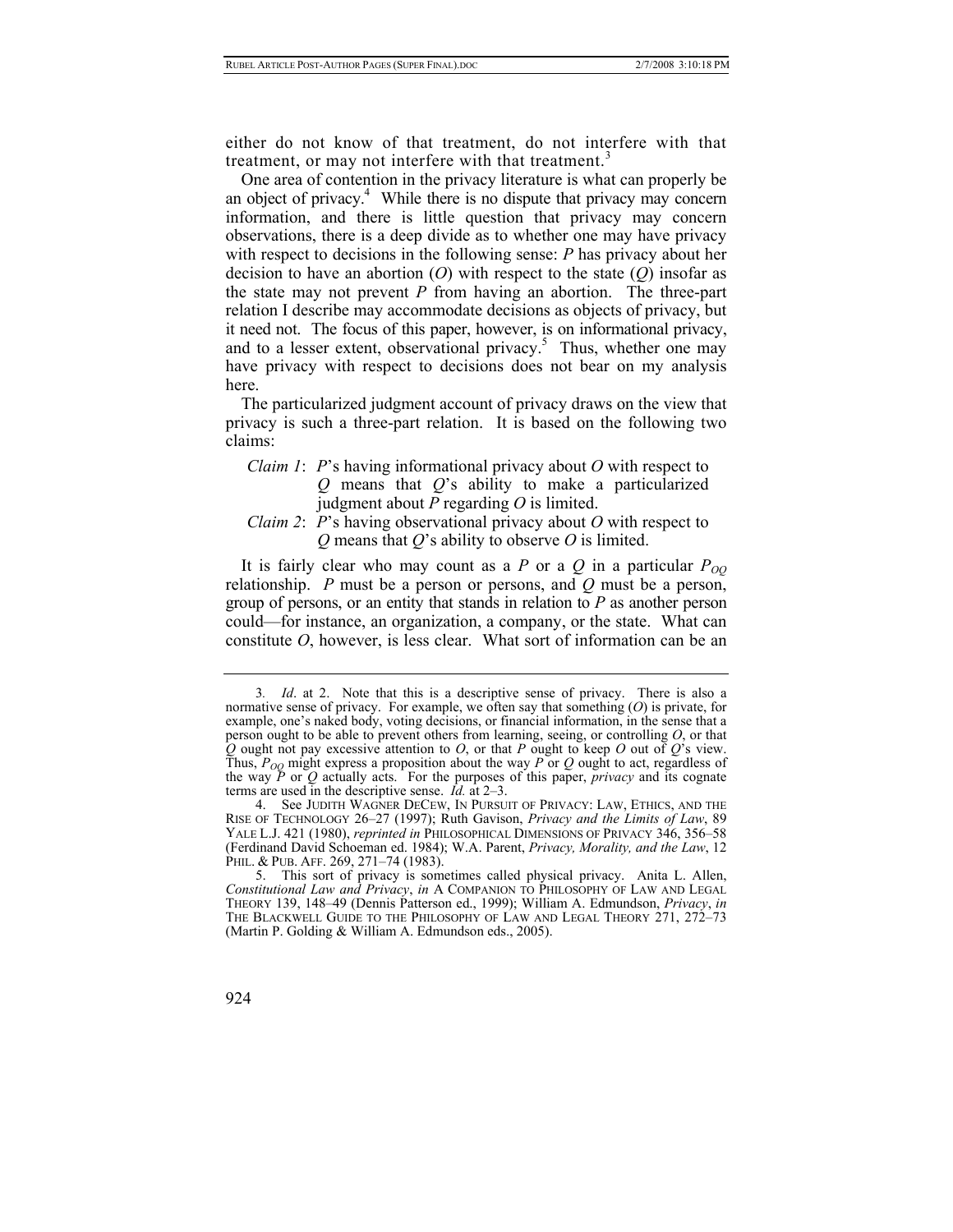object of *P*'s privacy? On the particularized judgment view, the only requirement is that the information pertain to *P*. Where *O* is merely a fact about the world, such as a distant historical fact, then *P* may not have privacy about *O* with respect to *Q*. [6](#page-4-0)

The feature of the particularized judgment account of privacy that is crucial for this paper is that it takes an expansive view of what counts as a decrease in privacy. Anything that allows *Q* to make a more particularized judgment about  $P_0$  decreases  $P$ 's privacy about  $O$  with respect to  $O$ . Thus, where *Q* learns a trivial piece of information about *P*, such as that *P* is walking down the sidewalk, *P*'s privacy about his whereabouts (*O*) decreases with respect to *Q*, though of course it does not decrease *much*. [7](#page-4-1)

#### III. PRIVACY'S VALUE

Presumably claims to privacy will have to be underwritten by privacy's value. To address the question of privacy's value, it will be useful to demarcate a couple of ways in which something can be valuable.<sup>8</sup> First, something is instrumentally valuable when its value comes from making some other good thing more likely to happen, or if it helps cause some other good thing to happen. Instrumental value depends on consequences. In contrast, where something is valuable, independent of its consequences (or its likely consequences), it is intrinsically valuable.<sup>9</sup> Intrinsic value may be further divided. First, there are things that are valuable in themselves, whose value is independent of whatever else exists.<sup>10</sup> Hedonists would place pleasure in this category, and Kantians would place the rational will in this category. But there are a number of goods that one might consider valuable in themselves: the good life, health, virtue, aesthetic experience, or intimate relationships. Things that are valuable in themselves may be complex, such that parts of those things are also valuable. Those parts are *constitutively* valuable. Thus, *X* is constitutively valuable when *X* is part of the reason why some intrinsically valuable thing, or some valuable state of affairs, *Y*, is valuable. And *Y* is valuable—at least in part—in virtue of having *X*. Joseph Raz explains this distinction by using art as an example. One might posit that a life in which one experiences

<span id="page-4-0"></span><sup>6</sup>*. See* Rubel, *supra* note 2, at 16.

<span id="page-4-2"></span><span id="page-4-1"></span><sup>7</sup>*. Id.* at 24.

 <sup>8.</sup> Here I follow closely Joseph Raz's account in JOSEPH RAZ, THE MORALITY OF FREEDOM 200–01 (photo. reprint 1990) (1986).

<span id="page-4-3"></span><sup>9</sup>*. Id.* at 200.

<span id="page-4-4"></span><sup>10</sup>*. Id.*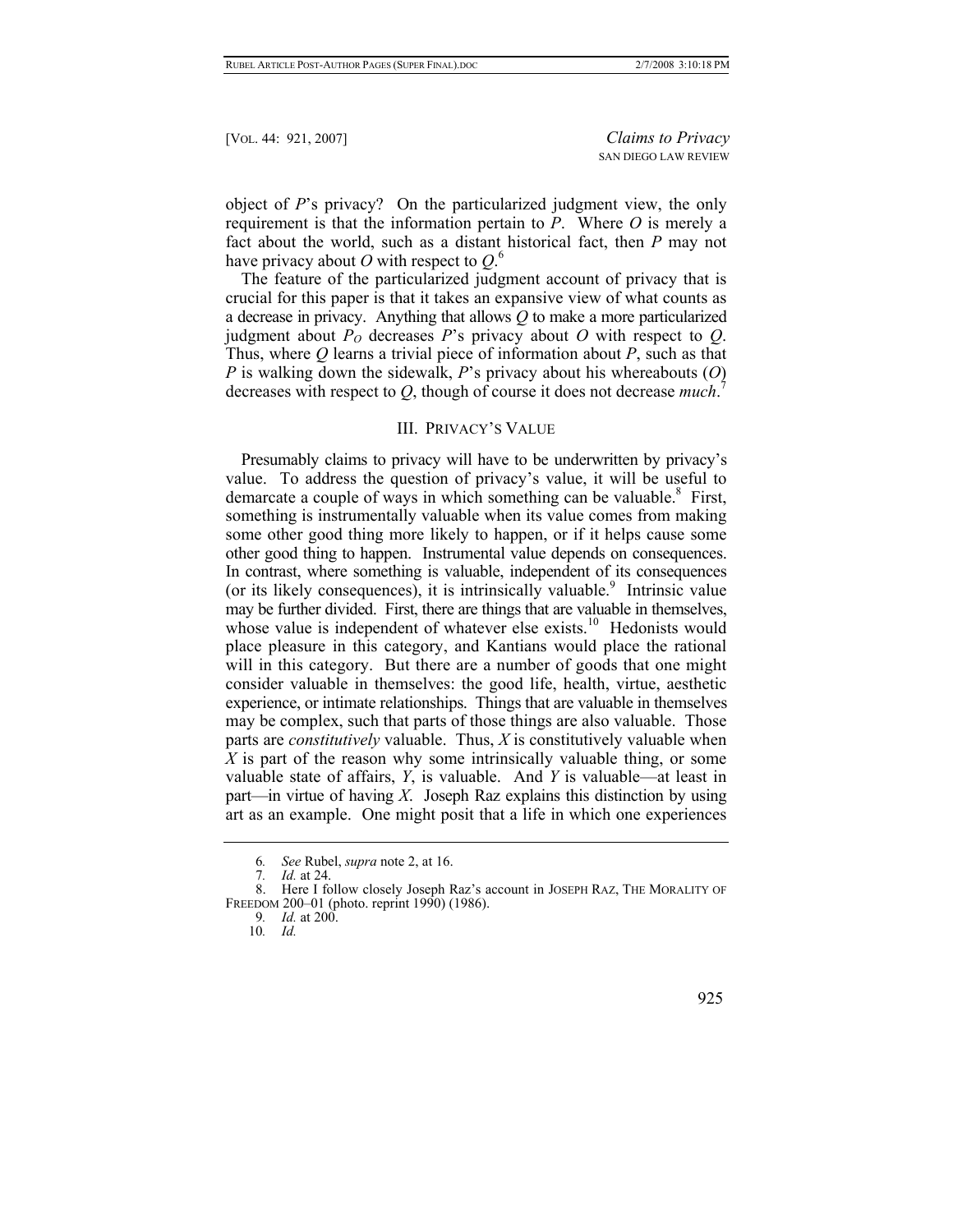art is valuable in itself, in which case, art would be constitutively valuable. Notice that in this case, art is not just likely to result in something intrinsically valuable; rather, art is part of the intrinsically valuable thing itself.<sup>11</sup> This description contrasts with a standard hedonistic utilitarian account, where only pleasure is intrinsically valuable. On the hedonistic account, a life in which one experiences art is good insofar as it generates pleasure, and art itself is instrumentally valuable—and only instrumentally valuable—because its existence causes pleasure, or makes pleasure more likely. $12$ 

There is little reason to think that privacy is valuable in itself in the way a hedonist considers pleasure valuable in itself. However, there are a number of possibilities for privacy's instrumental and constitutive value.

#### *A. Privacy as Instrumentally Valuable*

A number of accounts attribute broad value to privacy and justify generalized claims to privacy based on its instrumental effects. One such view is that privacy is instrumentally valuable insofar as it cultivates important relationships. Different sorts of relationships involve varying degrees of intimacy and revelation of different types of personal information. Charles Fried argues that publicizing intimate information decreases the moral capital necessary to share intimate information within relationships.<sup>13</sup> The idea, I take it, is that sharing personal information requires an emotional investment and risk. If the information is already out there—if *Q* already knows personal information (*O*) about *P*—then *P* takes no risk in relating the information. Publicity therefore causes some harm to relationships that depend on members taking emotional risks.<sup>14</sup> Similarly, losing control over information makes it more difficult to form those relationships that require a certain distance. It is harder, for example, to have merely cordial professional relationships when one's most personal information is

<span id="page-5-1"></span><span id="page-5-0"></span><sup>11</sup>*. Id.* at 201.

<sup>12</sup>*. Id*. The distinction is even clearer, and the reason constitutive value differs from instrumental value is clearer, in cases where a constitutive good is instrumentally bad. For example, the existence of art may be a constituent of the life with art, which is good in itself. But at the same time art might distract one from certain relationships that are good in themselves, causing them to founder, or making them less likely to flourish. This would suffice to make art instrumentally bad, independent of its being constitutively good. Of course, the same thing might be both instrumentally good and instrumentally bad as well, if it makes some good outcomes more likely and also makes other bad outcomes more likely. This example simply aims to make the contrast between constitutive value and instrumental value clearer.

<span id="page-5-2"></span> <sup>13.</sup> Charles Fried, *Privacy [A Moral Analysis]*, 77 YALE L.J. 475, 475–93 (1968), *reprinted in* PHILOSOPHICAL DIMENSIONS OF PRIVACY, *supra* note 4, at 203, 211–212.

<span id="page-5-3"></span><sup>14</sup>*. Id.* at 207–12.

<sup>926</sup>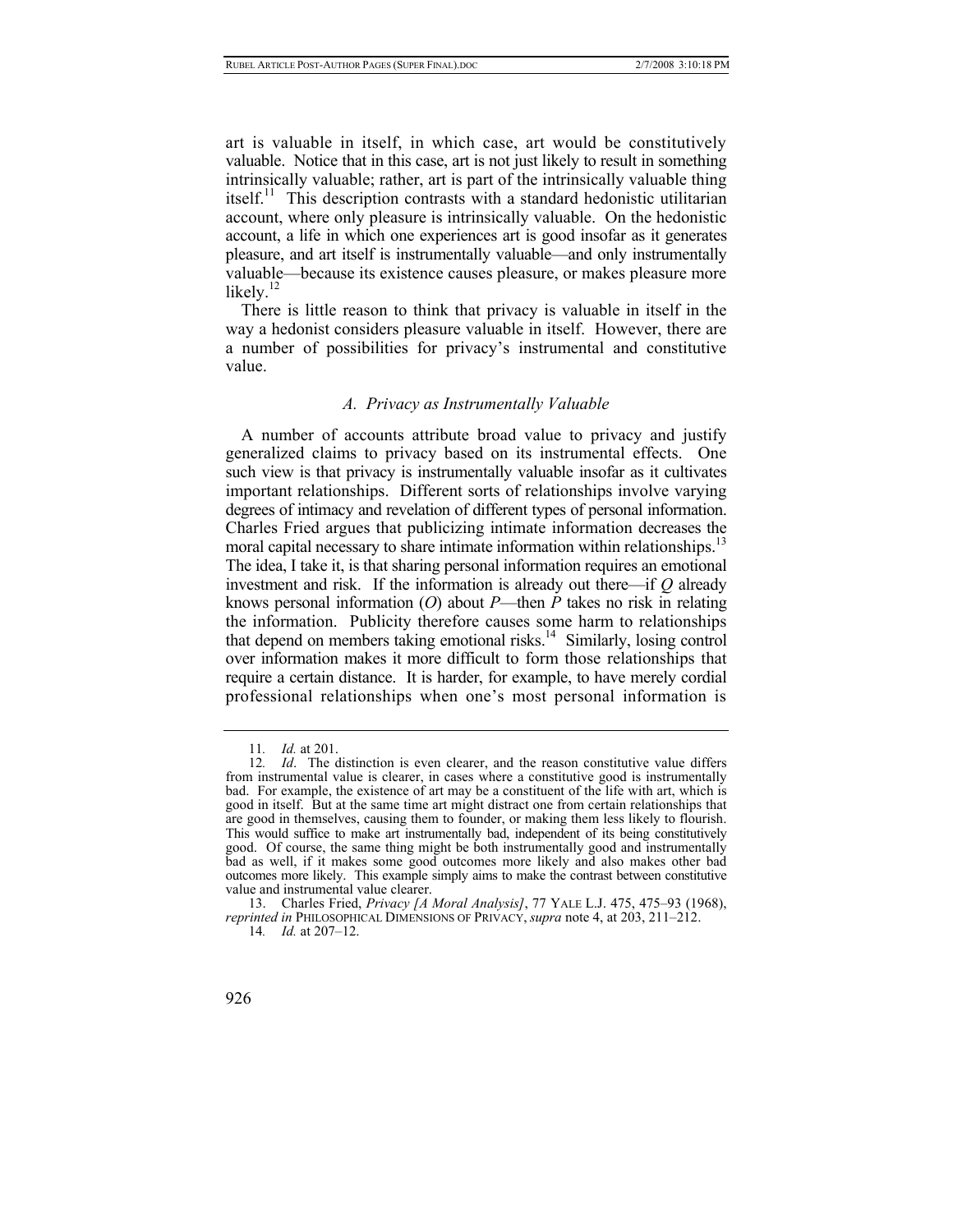widely known. This leads James Rachels to argue that privacy is important "to maintain the variety of social relationships with other people that we want to have."<sup>[15](#page-6-0)</sup>

This view captures important features of privacy. One thing that distinguishes close relationships is the degree to which people in them share information, and it would be hard to consider someone who never shared much to be a close friend. Similarly, being unable to withhold information might make arm's-length business relationships and casual friendships difficult or burdensome. However, this view is an unsatisfying account of privacy's value and provides a weak foundation for privacy claims because, while privacy is instrumentally valuable in having many and varied good relationships (genuinely intimate relationships, arm'slength business relationships, et cetera), it is also useful in having many and varied bad relationships. Just as the fact that *P*'s privacy about information allows him to decide whether and to what extent *P* will reveal that information to others, it allows *P* to decide who he will pretend to reveal himself to. Similarly, while such control of information allows one to conduct business at arm's length by keeping personal matters outside the purview of transactions, it may also allow withholding information that other parties consider important to their businesses.<sup>[16](#page-6-1)</sup>

A related view considers the instrumental value of privacy for people other than the one who has privacy.<sup>17</sup> Easy interaction is important for a variety of social goods. If *P*'s views about the fecklessness of her supervisors or the incompetence of her coworkers becomes widely known, it would be exceedingly difficult for work to go smoothly. Similarly, where people learn salacious facts about others, it becomes harder for them to focus on much else, thus stifling normal interactions. This view also provides a poor foundation for arguing that privacy is itself strongly instrumentally valuable. First, it largely depends on our facility in ignoring certain information. That some information makes normal social interaction difficult may be a reason to change our mores and mindsets rather than a

<span id="page-6-2"></span><sup>17</sup>*. See, e.g.*, Thomas Nagel, *Concealment and Exposure*, 27 PHIL. & PUB. AFFAIRS 3, 3–13 (1998).



<span id="page-6-0"></span> <sup>15.</sup> James Rachels, *Why Privacy Is Important*, 4 PHIL & PUB. AFFAIRS 323 (1975), *reprinted in* PHILOSOPHICAL DIMENSIONS OF PRIVACY, *supra* note 4, at 290, 292.

<span id="page-6-1"></span> <sup>16.</sup> Richard Posner argues that personal privacy imposes substantial costs where people withhold potentially discrediting information. Richard A. Posner, *An Economic Theory of Privacy*, REGULATION, May–June 1978, at 19, *reprinted in* PHILOSOPHICAL DIMENSIONS OF PRIVACY, *supra* note 4, at 333, 337–38.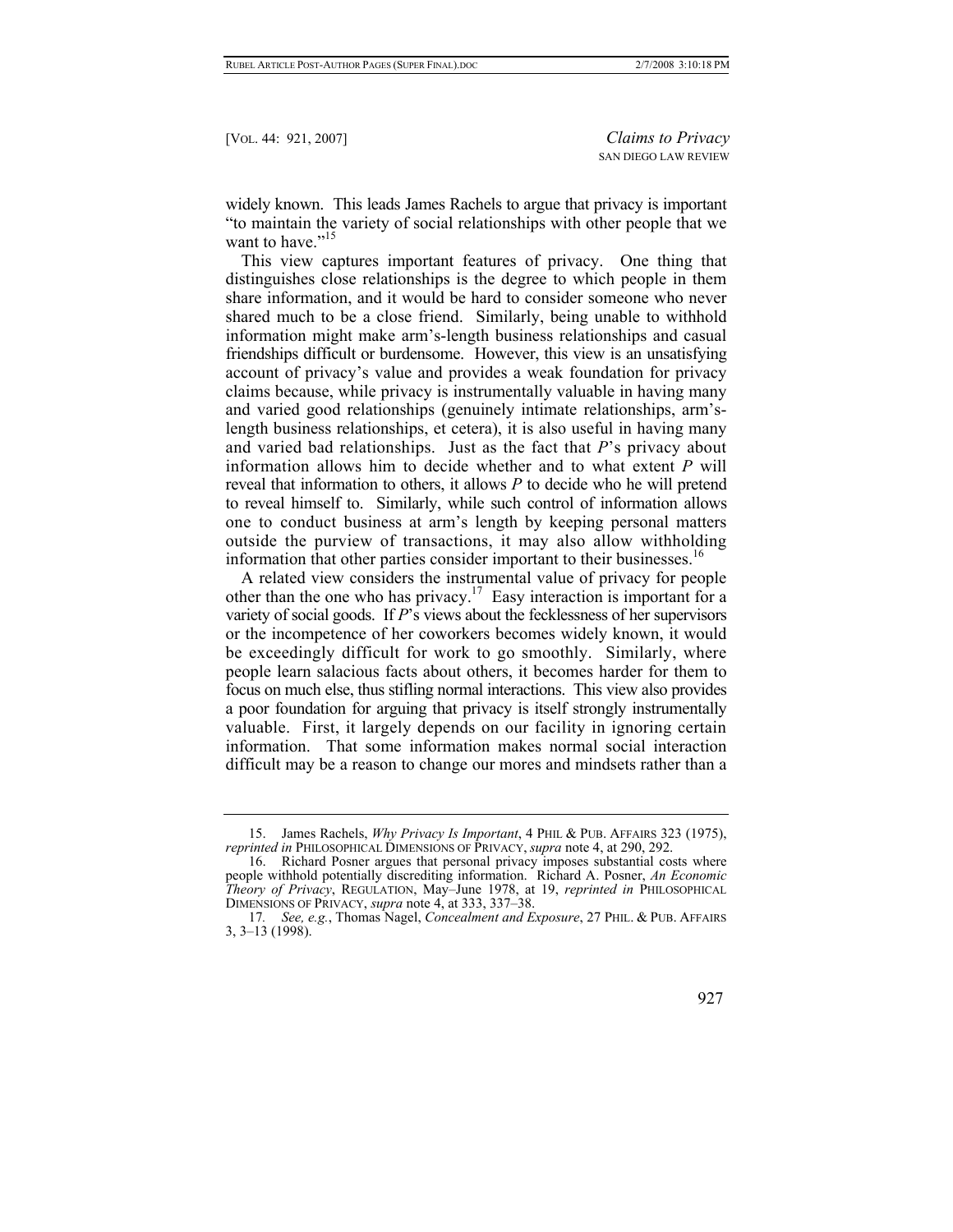prescription for reticence and privacy.[18](#page-7-0) Moreover, this view is less an account of the instrumental value of privacy than it is an account of the instrumental value of inoffensiveness or politeness. There are a host of topics that can cripple normal interactions, but only some of them bear on privacy. It is hard to see, for example, how telling scatological or racist jokes is contrary to privacy, but the social effect of doing so is often similar to discussing personal matters: it is simply hard to get past.<sup>19</sup> The relevant fact about such a case is not privacy, then; it is shock value, perhaps, or offensiveness.

Another possibility is that privacy is valuable for the effective function of democratic processes. One such view is that privacy facilitates people's entry into positions of responsibility. Thus, if potential officeholders think that the likelihood and magnitude of disclosing embarrassing claims is great enough to outweigh whatever benefits public office confers, the pool of people from which officials are drawn will become smaller.<sup>20</sup> And if the pool of people from which we draw elected and appointed officials shrinks, the argument runs, then opportunities for good governance decrease because some well-qualified candidates will be among those culled. $^{21}$ 

Such a view might be right, so far as it goes: protecting privacy generally may protect the pool of candidates for public office, which ultimately results in better officers. To the extent that it is speculative, though, it is a very weak justification for claims to provide. More importantly, such a view overestimates the importance of having the best qualified people hold public office. Certainly this is *desirable*, but it is

<span id="page-7-0"></span> <sup>18.</sup> It is worth pointing out just how significant this can be. People may not wish to know of—or be able to get past in the way Nagel describes—things that are deeply important, and that would be better off in the open than concealed. Sexual orientation is like this. Some people do not wish to know whether others are gay, and knowing that others are gay makes social interaction difficult for them. A convention favoring reticence, though, has the consequence of making homosexuality less noticeable and easier to marginalize, which in turn reinforces the convention. Thanks to Claudia Card for pointing out this example.

<span id="page-7-1"></span> <sup>19.</sup> Of course doing so reveals information about the joke teller, and responses reveal something about the audience, and to this extent they bear upon privacy. That is, *P*'s privacy with respect to disposition and sense of humor (*O*) decreases with respect to the audience (*Q*) when *P* tells an off-color joke. But this does not fully account for the impact of such a joke on social interaction. We may take it on good authority that *P* is crude and racist, and enjoys telling crude, racist jokes, but knowledge of that fact does less to social interaction than hearing him tell such a joke. Thus, the privacy/ informational issue is ancillary.

<span id="page-7-2"></span> <sup>20.</sup> Nagel argues, for example, that the enormous attention paid to Clarence Thomas and Anita Hill and to Bill Clinton and Monica Lewinsky had such an effect on people's beliefs about the possibility of disclosure, even if such scandals do not evince a greater likelihood of disclosures. Nagel, *supra* note 17, at 26–27.

<span id="page-7-3"></span> <sup>21.</sup> Gavison, *supra* note 4, at 370.

<sup>928</sup>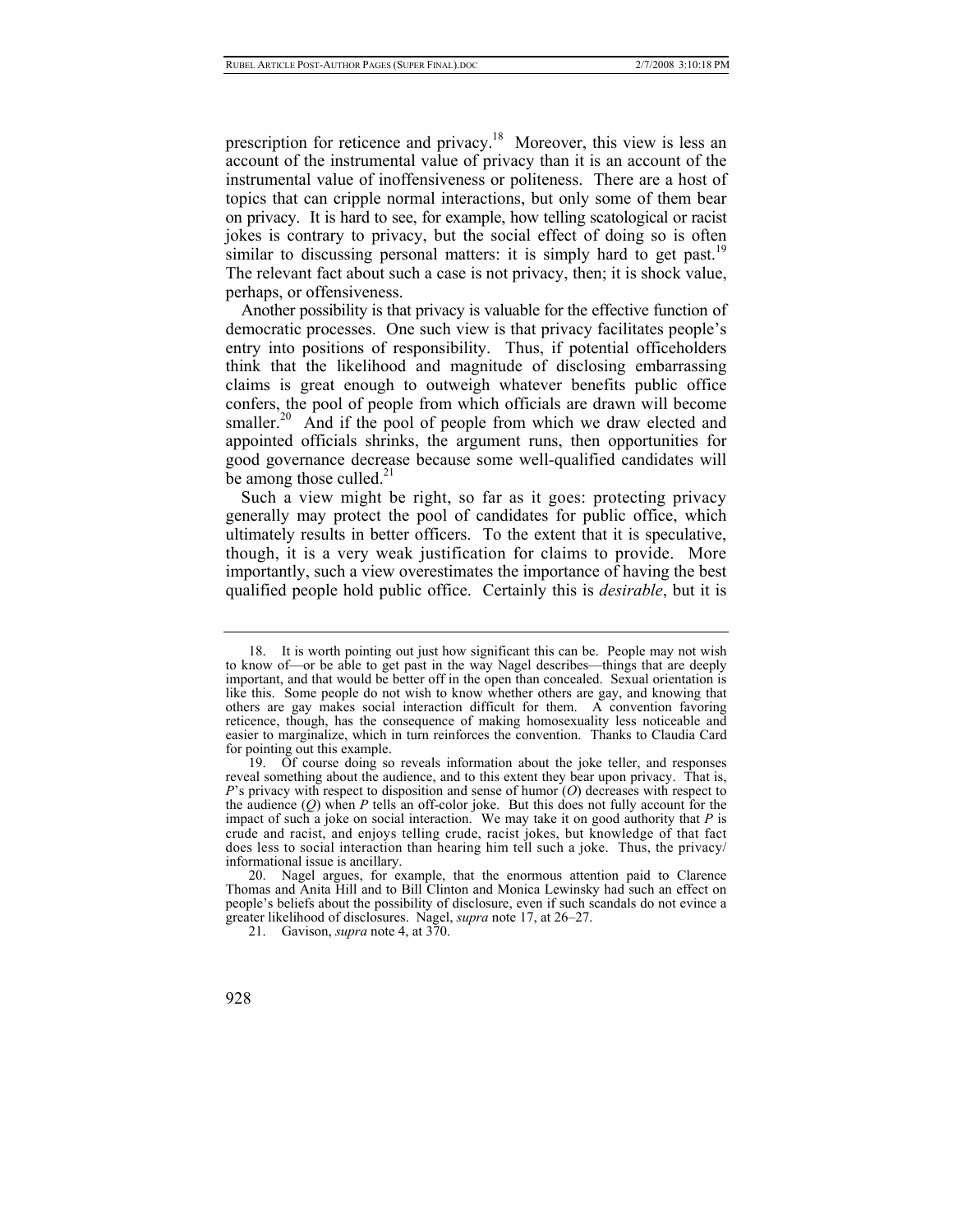only one of many justifications for democratic processes. Democratic governance is justified by consent of the governed, and because such consent requires information, privacy will take a subordinate role. It is no doubt unfortunate when people shy from service or when citizens focus on trivial matters. Avoiding that misfortune does count in privacy's favor. However, such considerations will pale next to citizen autonomy in political choices when it comes to making all-things-considered judgments about the value of privacy.

Another possibility is that privacy facilitates processes important for democracy. So, for example, privacy may facilitate democratic processes by fostering political associations. Interest groups, political parties, labor unions, and nongovernmental organizations play an important role in modern democracies, and the internal deliberations of such groups often provide the foundations for arguments made in public forums. That such deliberations are done internally and privately may allow good, but inchoate, ideas a chance to develop without attention from the broader public, which might stunt such development.<sup>22</sup> Certainly political associations themselves will often benefit from privacy. But it by no means follows that what benefits such associations also benefits democratic processes overall. Consider, for example, the contemporary U.S. practice of such associations writing, or helping to write, large swaths of legislation, which often passes with little opportunity for public deliberation. If the legislation is bad, then the inability for the public—including other associations—to examine it with sufficient time for public deliberation is instrumentally bad.

Instrumental accounts of the value of privacy are compelling in the sense that if the goods posited by an instrumental account (for example, certain types of relationships or better democratic structures) are in fact more likely to come about with greater privacy, then privacy is in fact valuable. But this is precisely their weakness as well. If privacy's value is merely instrumental, it is unlikely to provide a foundation for the broad privacy claims or the stringent privacy protections that many people think are warranted.

<span id="page-8-0"></span> <sup>22.</sup> As Gavison writes, "Privacy is crucial to democracy in providing the opportunity for parties to work out their political positions, and to compromise with opposing factions, before subjecting their positions to public scrutiny." *Id.*; *see also* NAACP v. Alabama *ex rel.* Patterson, 357 US 449, 460 (1958) (holding that First Amendment freedom of association includes privacy of political association in order to guarantee effective expression of political views). *See generally* ALLEN F. WESTIN, PRIVACY AND FREEDOM  $23-51(1967)$  (analyzing the relation between privacy and democracy).

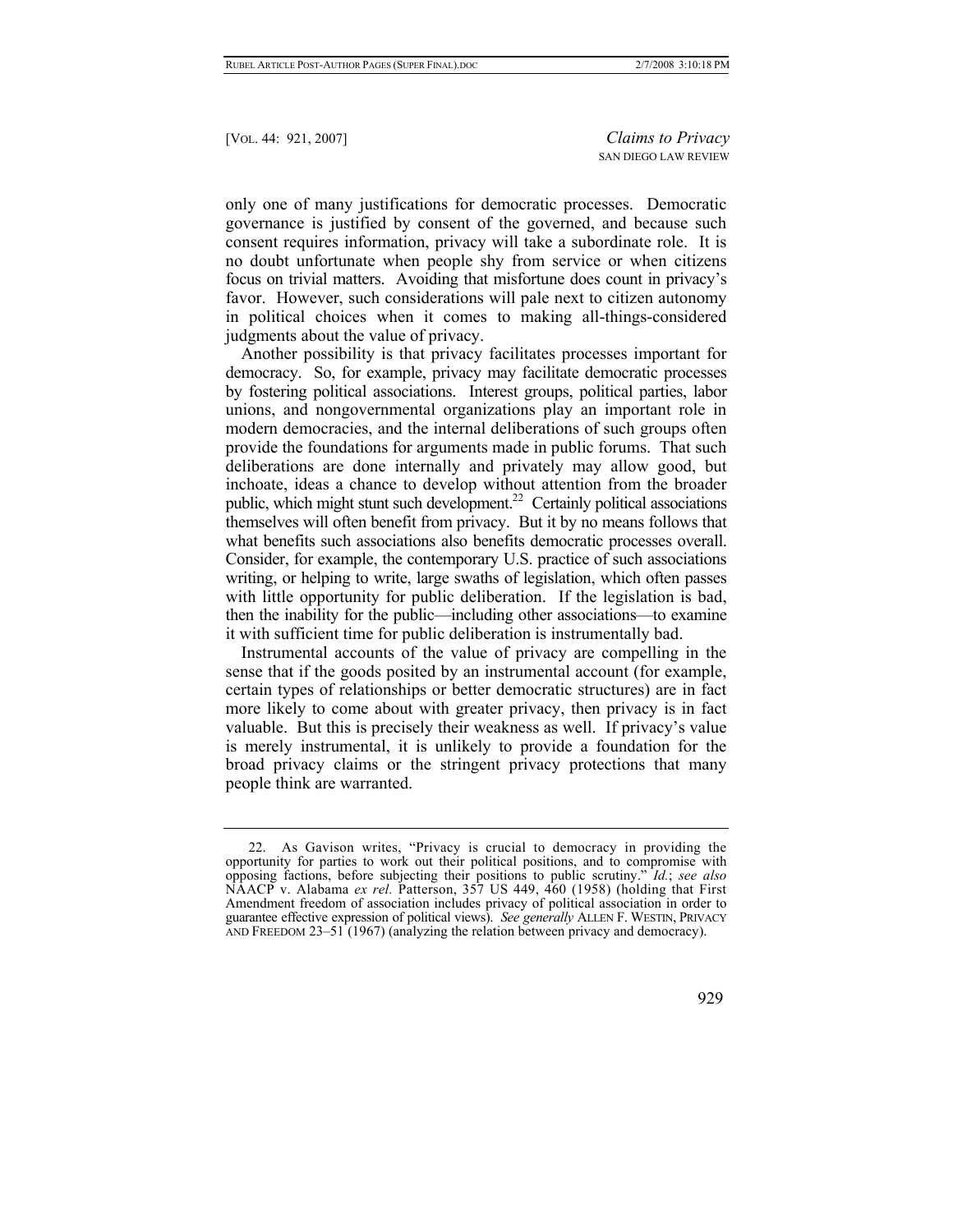A second limitation of instrumental views of privacy's value is that they will tend to underdetermine the scope of valuable privacy. For example, the view that privacy is valuable for maintaining many and varied relationships gives us some reason to think that people having privacy about information in their day-to-day lives with respect to the general public is a good thing. However, it does not give us a reason to think that having privacy about medical information with respect to employers or insurers is a good thing. And the view that privacy facilitates democratic governance by incubating the inchoate policy views of political organizations may give us a reason to limit the availability of information about and observation of those organizations' internal deliberations, but it tells us nothing about whether individuals' privacy—other than facts about their participation in such organizations—is valuable.

A more significant problem for instrumental views has to do with the *relative* merits of privacy protection. That privacy is instrumentally valuable means that privacy makes some other good more likely to occur. This is a comparative judgment: Privacy makes a good more likely to occur than if privacy were absent. However, there may be other possibilities. Things other than privacy might facilitate that further good just as well as privacy does. In such cases there will be no reason to favor protecting privacy—and no reason to posit *claims to* privacy—rather than an alternative instrument. $^{23}$  $^{23}$  $^{23}$ 

# *B. Privacy as Constitutively Valuable*

One appeal of the instrumental accounts is their conceptual plausibility; they are easy to make sense of. This is especially so because the view that privacy is noninstrumentally valuable is initially implausible. Privacy does not seem to resemble archetypical intrinsic goods, such as pleasure, intimate relationships, aesthetic experience, and virtue. It would be a mistake, though, to conclude that if privacy is valuable at all, it must be so only instrumentally. Another possibility is that privacy is closely and noninstrumentally tied to other goods that are themselves intrinsically valuable. That is, privacy may be constitutively valuable.

<span id="page-9-0"></span> <sup>23.</sup> Adam Kolber raises the question of whether my approach of considering and discarding a series of potential instrumental benefits misses the possibility that privacy is overall instrumentally beneficial based on its combined value across many domains. This is an important point. I think it is correct that privacy will have various instrumental benefits across domains. However, as the discussion above suggests, I am uncertain of privacy's value in each context. I am therefore uncertain of privacy's cumulative value as well. In addition, note that I acknowledge that instrumental value will remain as a ground for privacy claims where privacy is of positive instrumental value. However, my task here is establishing claims to privacy that are not based on indeterminate instrumental value.

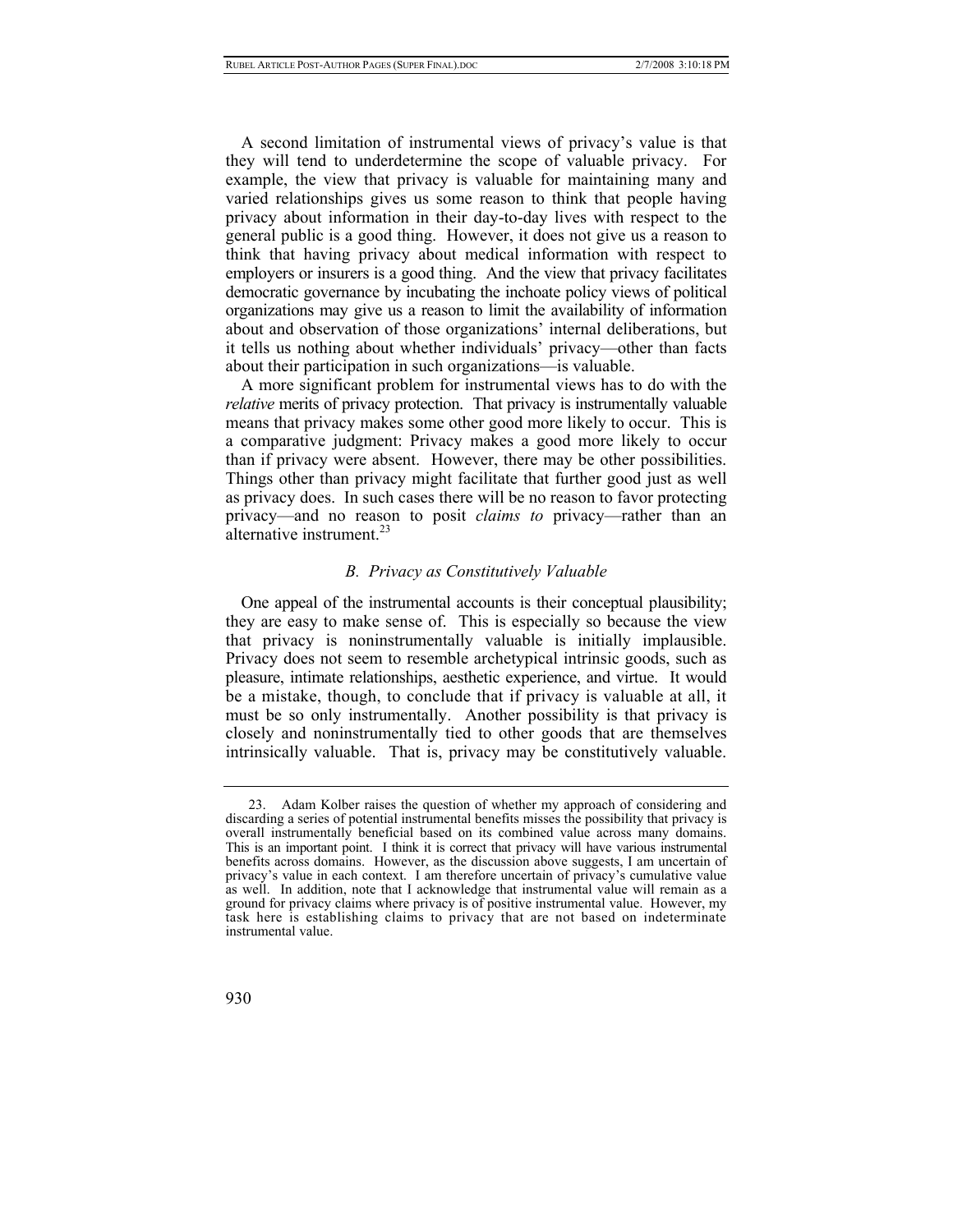There are three accounts that are plausible constitutive value views: (1) privacy is a constituent of personality; (2) privacy protects meaningconferring goods; and (3) failure to preserve privacy may be a failure to respect persons. Consider them in turn.

There is a cluster of views that take privacy to be fundamentally related to personhood,<sup>24</sup> personality,<sup>25</sup> or personal dignity.<sup>26</sup> Certainly personality, identity, and dignity are plausible candidates for intrinsic value; they are the sorts of things that one typically values in a way that goes beyond the utility they afford. Where one has little privacy, which is to say where others have unfettered access to information about a person and where that person is usually under observation, the opportunity to uniquely develop one's personality diminishes.<sup>27</sup> The extent to which one is responsible, in her own right, for who she is is diminished where there is no privacy—consider institutional settings such as prisons, the military, or boarding schools. $^{28}$  $^{28}$  $^{28}$ 

A related and more promising view concerns the impact of privacy loss on the way persons view themselves and their relationships. Here I wish to draw on Ferdinand Schoeman's view of state intervention into family matters.<sup>29</sup> Schoeman argues that the reason parents ought to be

<span id="page-10-3"></span> 27. Reiman calls it conferring "[moral] title to one's existence." Reiman, *supra* note 24, at 310. The idea, I take it, is that when one is responsible for one's personality or, as Reiman puts it, "self" (for example, when one's personality is mostly of one's own making), one can actually take credit or blame ("moral title") for it. Insofar as privacy makes one responsible for one's personality or self, then, privacy allows one to take credit or blame for it.

<span id="page-10-4"></span> 28. This is not to say that one's decisions to enter such institutions, when voluntary, are not aspects of one's personality, and it is not to say that there are neither important instrumental reasons for such settings or some different measure of intrinsic value to shared or institutional identity. The claim is merely that some object of intrinsic value necessarily decreases with a thorough dismantling of privacy, viz., a personality that is to a greater degree one's own making.

<span id="page-10-5"></span> <sup>29.</sup> Ferdinand Schoeman, *Rights of Children, Rights of Parents, and the Moral Basis of the Family*, 91 ETHICS 6 (1980). Thanks to Harry Brighouse for pointing out this view.



<span id="page-10-0"></span> <sup>24.</sup> Jeffrey H. Reiman, *Privacy, Intimacy, and Personhood*, 6 PHIL. & PUB. AFFAIRS 26, 37–40 (1976), *reprinted in* PHILOSOPHICAL DIMENSIONS OF PRIVACY, *supra* note 4, at 300, 310. Anita Allen refers to this cluster of views as *personhood accounts*. ANITA L. ALLEN, UNEASY ACCESS: PRIVACY FOR WOMEN IN A FREE SOCIETY 43 (1988).

<span id="page-10-1"></span> <sup>25.</sup> Samuel Warren & Louis Brandeis, *The Right to Privacy*, 4 HARV. L. REV. 193, 205 (1890), *reprinted in* PHILOSOPHICAL DIMENSIONS OF PRIVACY, *supra* note 4, at 75, 82.

<span id="page-10-2"></span> <sup>26.</sup> Edward J. Bloustein, *Privacy as an Aspect of Human Dignity*, 39 N.Y.U. L. REV. 962 (1964), *reprinted in* PHILOSOPHICAL DIMENSIONS OF PRIVACY, *supra* note 4, at 156, 187–88.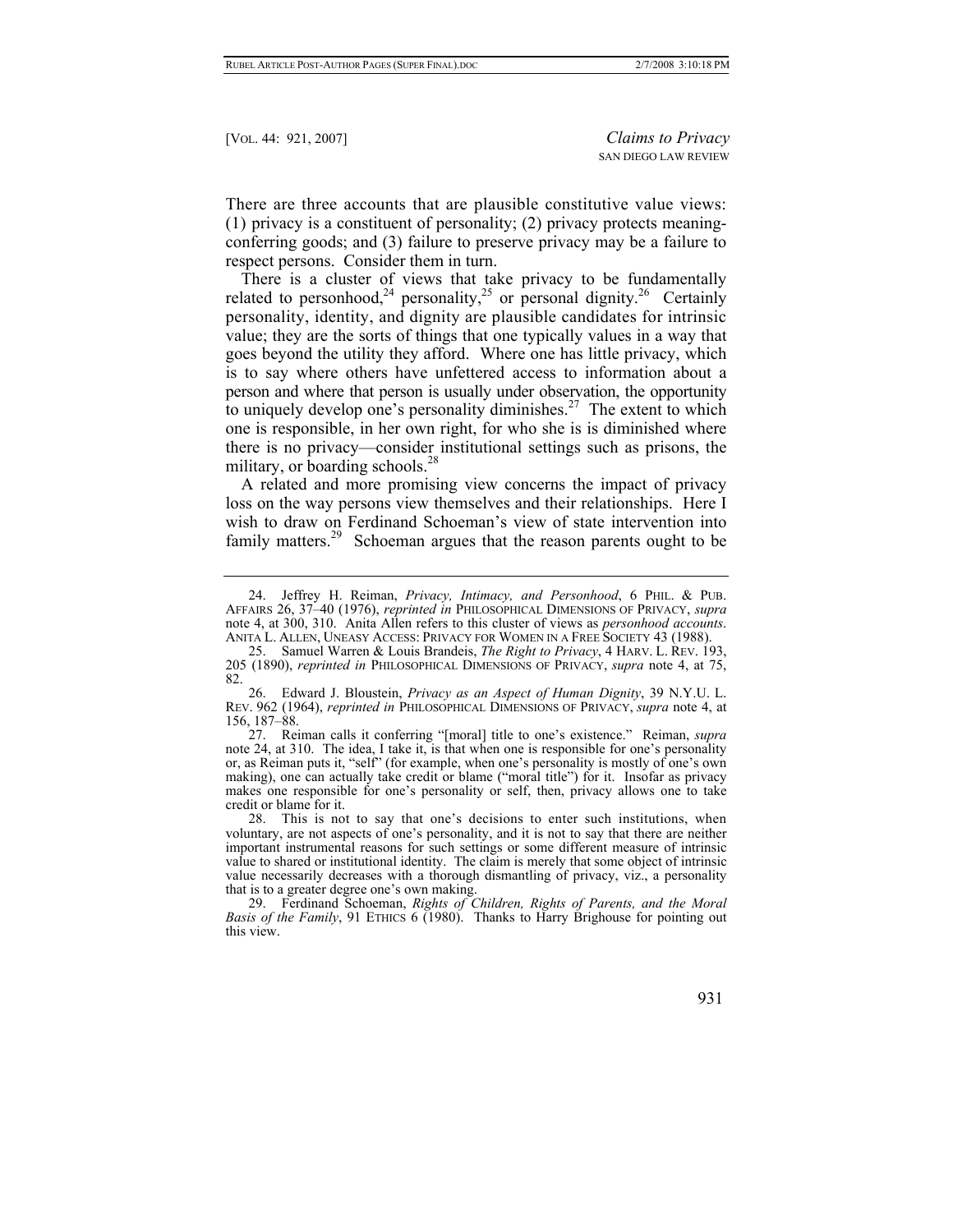able to raise their children without state involvement (except in abusive situations) stems from the nature of intimate relationships, which are a source of much of life's meaning.<sup>30</sup> State intervention in family affairs changes people's view of family relationships from intimate, meaningconferring goods to social goods, thus depriving people of a source of meaning. Schoeman's idea seems to be that self-monitoring, or viewing one's self and family as the kind of thing that is subject to intervention on social policy grounds, changes the nature of one's family relationships. Implicit in this view is that relationships' meaning stems in part from how people view those relationships.

Schoeman's idea is compatible with the view that privacy *per se* is a constituent part of the intrinsic value of intimate relationships. It adds the claim that not viewing a relationship as public is important as well, for its meaning as primarily an intimate relationship rather than a social good turns in part upon people not viewing it as a social good. This view runs into the problem of not explicitly distinguishing between privacy and the belief in privacy. As long as people in intimate relationships believe they are private, and therefore do not view the relationships as mere social goods, their meaning-conferring role is unharmed. This tension, though, points to another value in which privacy plays a role. It is important that our beliefs in privacy be well justified. Where we believe that we have privacy, but do not in fact have privacy, there is a harm. It is intrinsically valuable for our expectations to match reality, at least with respect to things we consider meaningful.<sup>31</sup>

Another way in which privacy may be intrinsically valuable is its relation to other things of intrinsic value. That is, it may be that impinging privacy necessarily undermines some other thing that is intrinsically valuable. On this view, a state of affairs is not valuable in virtue of *P*'s having privacy. Rather, it is valuable in virtue of some other facts, but *P*'s loss of privacy will entail that the intrinsic value of that state of affairs decreases. This view is not that privacy makes such states of affairs more likely—in other words, that privacy is instrumentally valuable in facilitating such states of affairs. Rather, it is that failure to respect privacy entails a failure to respect persons.

The clearest example of this approach is the view that privacy is valuable as the object of autonomous choice. There are two primary ways that this might be the case. First, there is the fact that people often prefer, and autonomously choose to retain, privacy about many things. When people so prefer, and especially when people so choose, loss of privacy

 <sup>31.</sup> I develop this view more fully in Alan Rubel, *Privacy and the USA PATRIOT Act: Rights, the Value of Rights, and Autonomy*, 26 LAW & PHIL. 119, 153–54 (2007).



<span id="page-11-1"></span><span id="page-11-0"></span><sup>30</sup>*. Id*. at 14–15.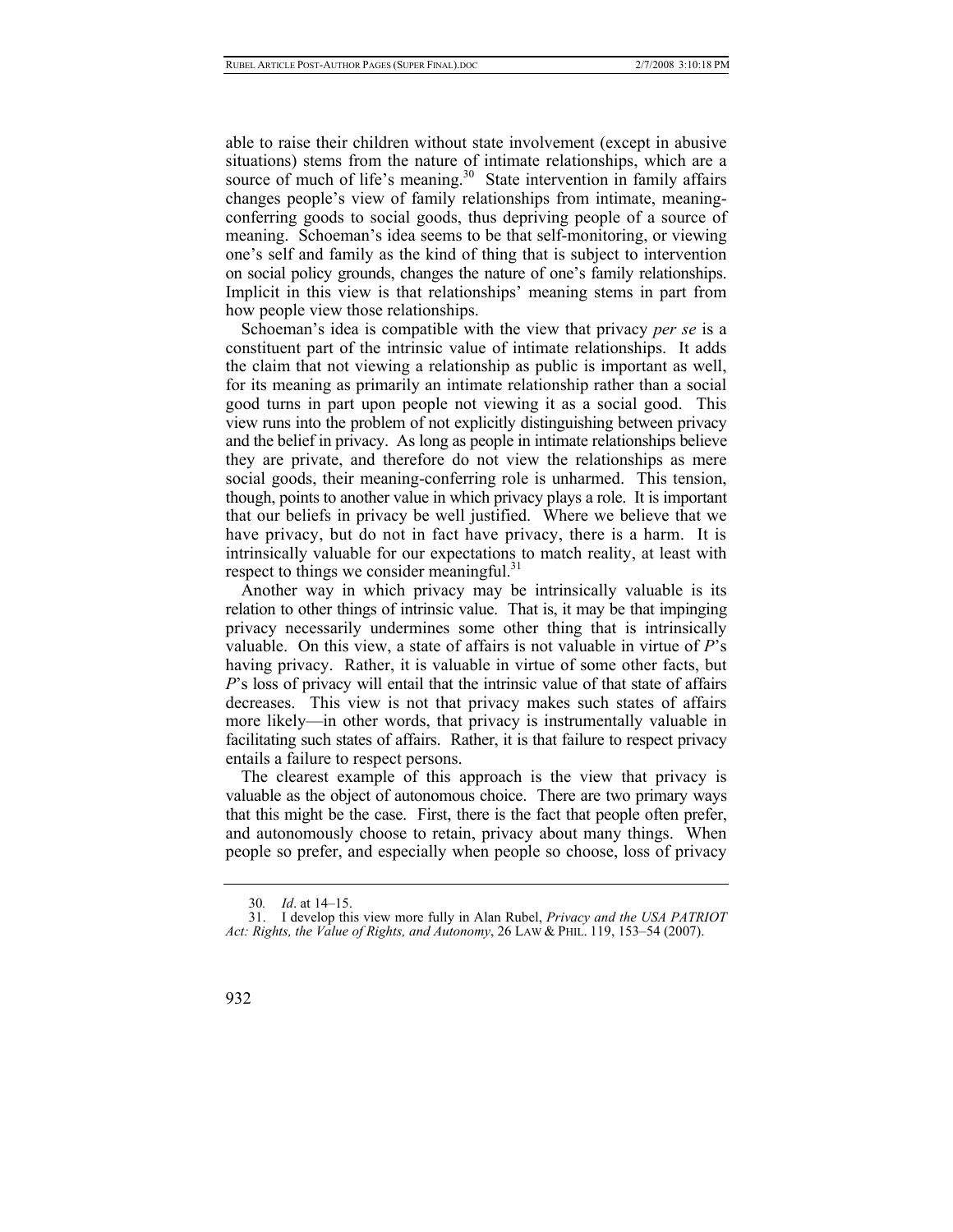contravenes their autonomous choices. This is a weak foundation for the value of privacy. There can be any number of things that people autonomously choose that have no independent moral weight, and they are valuable only to the extent that people happen to value them—for example, consumer goods. Without some further reason to think that privacy is a more important object of such choice, it would be wrong to attribute special value to it just because people prefer and value it.

The more interesting possibility focuses on the importance of respect for persons as choosers who are able to develop their own sense of what is of value, and shape their lives according to that sense of value. That capacity, the argument runs, creates a reason to respect such choices, at least within certain domains. Thus, in *Privacy, Freedom, and Respect for Persons*, Stanley Benn argues that respecting others as persons demands, first, that one be conscious of himself as "capable of having projects, and assessing his achievements in relation to" those projects, and second, that one conceive of each other person as "actually or potentially a chooser, as one attempting to steer his own course through the world . . . and correcting [his] course as he perceives his errors." $32^{\circ}$  Understanding the other person in this way demands that we see what happens to that other person as important and valuable according to the terms she has chosen to guide her life by, in the same way that one measures the importance and value of one's own life according to the terms one has set for oneself. In other words, we measure our own lives according to the projects we have chosen and terms we have set, and respecting others' demands that we recognize others' choices of projects and benchmarks. This respect, Benn argues, demands that we pay others a degree of consideration in their attitudes, choices, and projects.<sup>33</sup> The mere fact that others value something, of course, does not suffice to give one a reason to weigh that value. After all, *P*'s desire for free beer does not give *Q* much reason to provide it. Rather, others' valuations are relevant when they "make a difference to the conditions under which [the other person] makes *his* choices, either denying him an otherwise available option . . . or changing the significance or meaning for [that person] of acts still open to him.["34](#page-12-2) *P*'s valuing privacy is relevant in this way, for where *P*

<span id="page-12-0"></span> <sup>32.</sup> Stanley I. Benn, *Privacy, Freedom, and Respect for Persons*, *in* NOMOS XIII: PRIVACY 1 (J. Roland Pennock & John W. Chapman eds., 1971), *reprinted in* PHILOSOPHICAL DIMENSIONS OF PRIVACY, *supra* note 4, at 223, 228–29.

<span id="page-12-1"></span><sup>33</sup>*. Id.*

<span id="page-12-2"></span><sup>34</sup>*. Id.* at 229.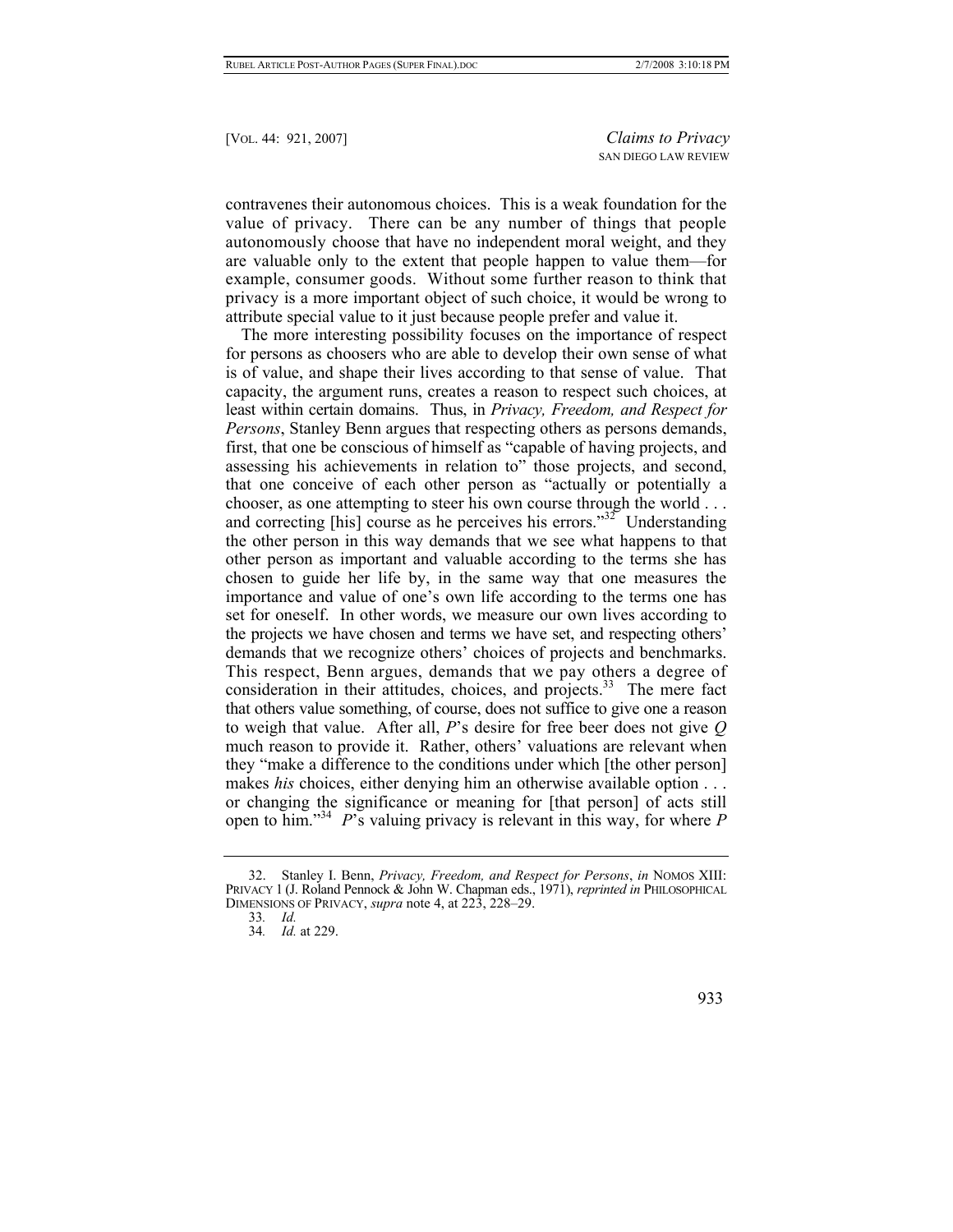lacks privacy, it is likely to impact the way *P* pursues whatever it is that she values. And *Q*'s infringement of *P*'s privacy is a failure of respect for that valuation.

The constitutive value accounts are in many ways more satisfactory than instrumental accounts. Unlike the instrumental accounts, they do not depend on a causal story about the relation of privacy to some further value, and if privacy is constitutively valuable, other goods will not provide a substitute for privacy protections. However, the constitutive views still have important weaknesses. One is that the constitutive views do not fully cover the scope of valuable privacy. That is, certain aspects of privacy are clearly only instrumentally valuable (for instance, privacy in one's credit card numbers). Thus, privacy per se cannot be constitutively valuable. Rather, what is valuable are the goods furthered by privacy, or the goods of which privacy is a constituent part.

Another important concern with the constitutive value approach is that if privacy is valuable because impinging it in certain circumstances entails a failure to respect persons, it suggests that privacy is of derivative, rather than primary, value.<sup>35</sup> By this I just mean that privacy may be valuable generally, but privacy's value will be justified by its value in a variety of contexts, which together render privacy itself valuable. However, the direction of justification will be from specific varied instances in which privacy is valuable to the general proposition that privacy is valuable, rather than the other way around. Compare this with free speech. We take free speech to be a matter of right in a variety of contexts: political discussion, commercial advertising, artistic expression, active participation in one's communities. If free speech is justified in each of the circumstances by a general right to free speech, each of those instances of free speech rights will be derivative of that general right. On the other hand, if the general proposition that people have free speech rights is justified by each of the particular instances in which people have such rights, those instances will be primary and the general proposition derivative.<sup>36</sup> If the value of privacy—that is, the justification for any privacy claims—is that impinging on it in certain contexts entails disrespecting persons, it would seem that whatever general right to privacy

<span id="page-13-1"></span> <sup>36.</sup> Raz helpfully illustrates this contrast with the example of a person's ownership of a block of real estate. If the person buys the block one parcel at a time, his rights of ownership in the block are derivative of the rights of ownership in the individual parcels. But if the person inherits the whole block in one transaction, his rights of ownership in the block are the primary, or core, rights, and his rights of ownership in the individual parcels are derivative. Raz, *supra* note 35, at 197–98.



<span id="page-13-0"></span><sup>35</sup>*. See, e.g.*, Richard Wasserstrom, *Rights, Human Rights, and Racial Discrimination*, 61 J. PHIL. 628, 629–30 (1964); *see also* J. Raz, *On the Nature of Rights*, 93 MIND 194, 197–98 (1984).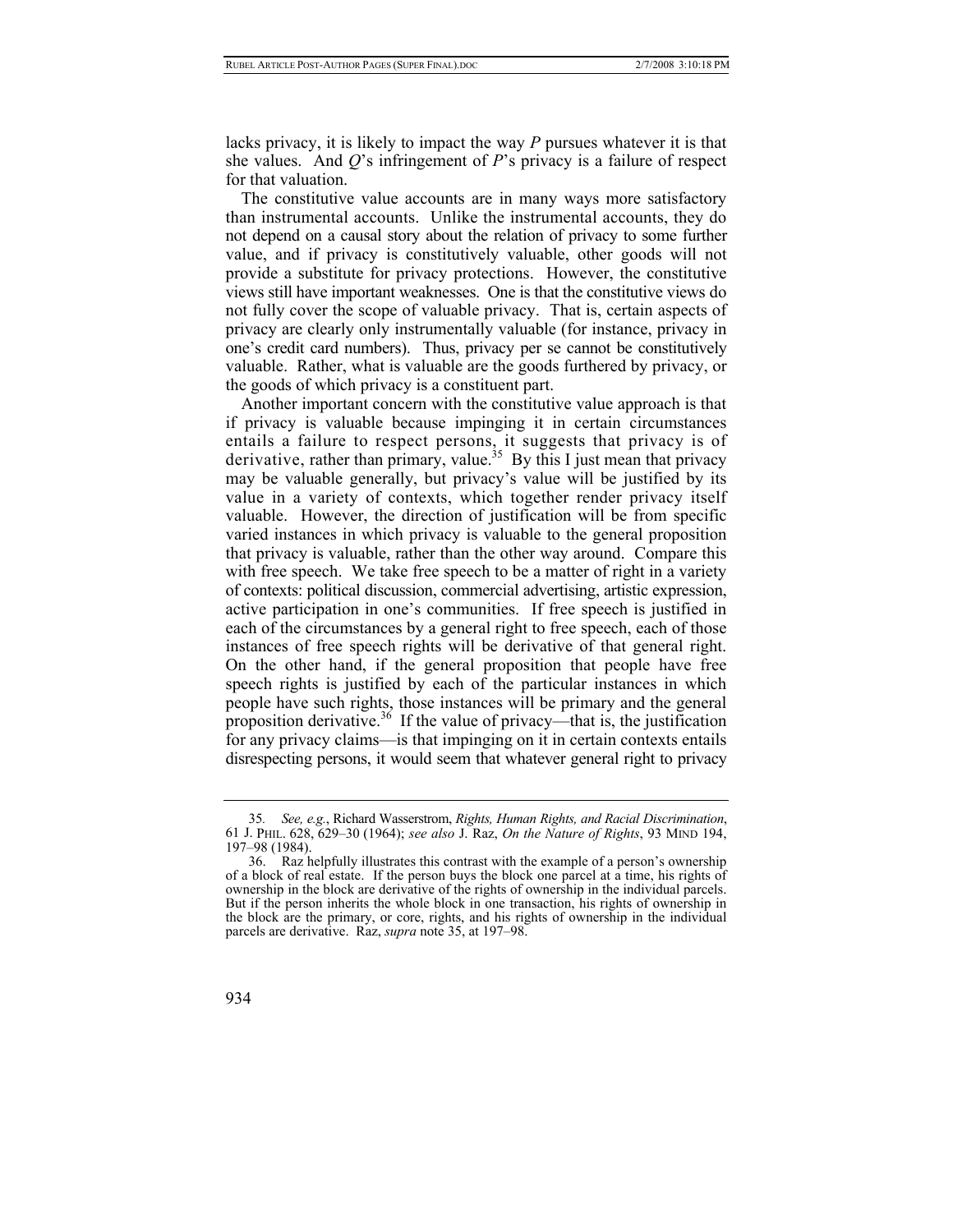we have will be justified by appealing to a number of those contexts. It will follow that privacy has no unique, independent value. This is not necessarily problematic; however, it is an important consequence to note.

#### *C. Reductionism*

Because privacy has different value in different contexts, and because the constituent value views may render privacy of derivative value, it may be that we should take a reductionist approach to privacy's value, by which I mean that whatever value privacy appears to have is really the value of other goods. The most notable reductionist view of privacy comes from Judith Jarvis Thomson.<sup>37</sup> Thomson takes as a starting point the claim that there is little agreement about what privacy rights are, and the particular privacy rights that are widely agreed upon are quite disparate. She argues that privacy rights are in fact a cluster of other rights, including property rights, the right not to be looked at, and the right not to have certain pieces of one's information gathered.<sup>38</sup> Thus, whatever privacy rights we have are derivative of those other rights. Thomson is specifically concerned with rights to privacy, rather than the value of privacy, which is my focus here. However, if we take the view to be that different values underlie our various rights, and that only in combination do those various rights constitute a right to privacy, it seems plausible, if not necessary, that the values underlying privacy are also varied.

There are at least a couple of problems with this view. The first is that even if we can describe privacy rights as a cluster of other rights, this is not sufficient to say that the right to privacy is derivative of those rights rather than those rights being derivative of privacy rights.<sup>39</sup> Whether a right is derivative of other rights is a matter of its justification; that is, a right is derivative of other rights if, and because, those other rights provide the justification for the first right. The same is true of values. Whether the value of privacy derives from the goods of having one's property respected or not having one's information gathered does not follow from the fact that we can dissect privacy's value into distinct

<sup>39</sup>*. See* ALLEN, *supra* note 24, at 41; Rachels, *supra* note 15, at 297–98; Reiman, *supra* note 24, at 300–02.



<span id="page-14-0"></span> <sup>37.</sup> Judith Jarvis Thomson, *The Right to Privacy*, 4 PHIL. & PUB. AFFAIRS 295, 310–11 (1975), *reprinted in* PHILOSOPHICAL DIMENSIONS OF PRIVACY, *supra* note 4, at 272, 284–85.

<span id="page-14-2"></span><span id="page-14-1"></span><sup>38</sup>*. Id.*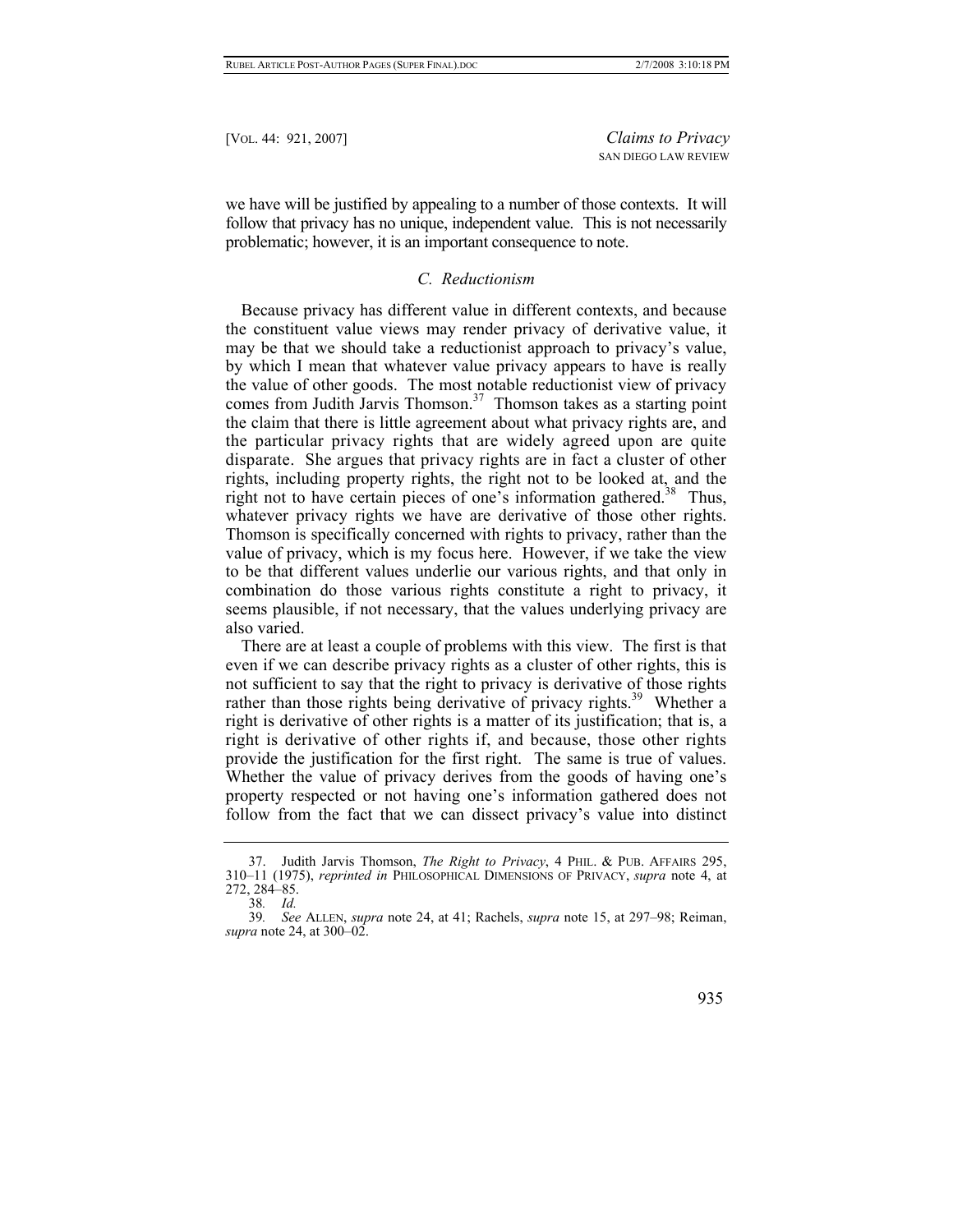parts. It is at least as plausible that those parts are valuable just because privacy is valuable. The second problem is that, even if privacy's value is derivative from other goods, there may be something common to the goods that together comprise privacy's value.<sup>[40](#page-15-0)</sup>

So, there are some reasons to think that the value of privacy is derivative of other values, and that the value of privacy at base relies on other values. The question becomes whether that suffices to show that a reductionist account is correct. I think that it does not. Contrast with other liberties, claims to which may be underwritten by several values. For example, individuals' freedom of conscience may be instrumentally valuable in maintaining a stable, pluralistic society, and it may be the case that impinging freedom of conscience entails disrespecting persons' autonomy. That is, there are a cluster of values that underwrite freedom of conscience. However, it need not follow that the value of freedom of conscience is reducible to those other values, or that the value of freedom of conscience is derivative of those other values. Rather, it only follows that the value of freedom of conscience includes those other values, perhaps in addition to whatever unique intrinsic (or constitutive) value it has.

#### IV. THE DISTRIBUTED VALUE VIEW

In the preceding part I considered a number of accounts of privacy's value. I argued that while instrumental views do account for some cases in which privacy seems valuable, they are a weak foundation for generalized privacy claims. I also considered three types of constituent value accounts, and argued that they were plausible, but incomplete. Finally, I argued that there is some merit in a reductionist account of privacy's value, but that such an account is ultimately unsatisfying. We are pulled in opposing directions. On the one hand, we have powerful, broadly held, and resilient intuitions that privacy matters and that people have some claim to privacy at least in some contexts. On the other hand, attempts to provide a justification for such claims are unsatisfying.

The way to proceed, it seems, is to revisit the particularized judgment account of privacy. If that view is correct and speaking of privacy without specifying a particular  $P_{OO}$  relation is necessarily incomplete, then it should not be surprising that the different conceptions of privacy's value are unsatisfying. After all, those conceptions fail to specify particular  $P_{OO}$  relationships. Indeed, it would be surprising if a unified view could provide a cogent case for the value of all, or even most, such relationships. This becomes even clearer if we take into account my expansive view of

<span id="page-15-0"></span> <sup>40.</sup> Reiman calls the first criticism the "little non sequitur" and the second the "large non sequitur." Reiman, *supra* note 24, at 301.

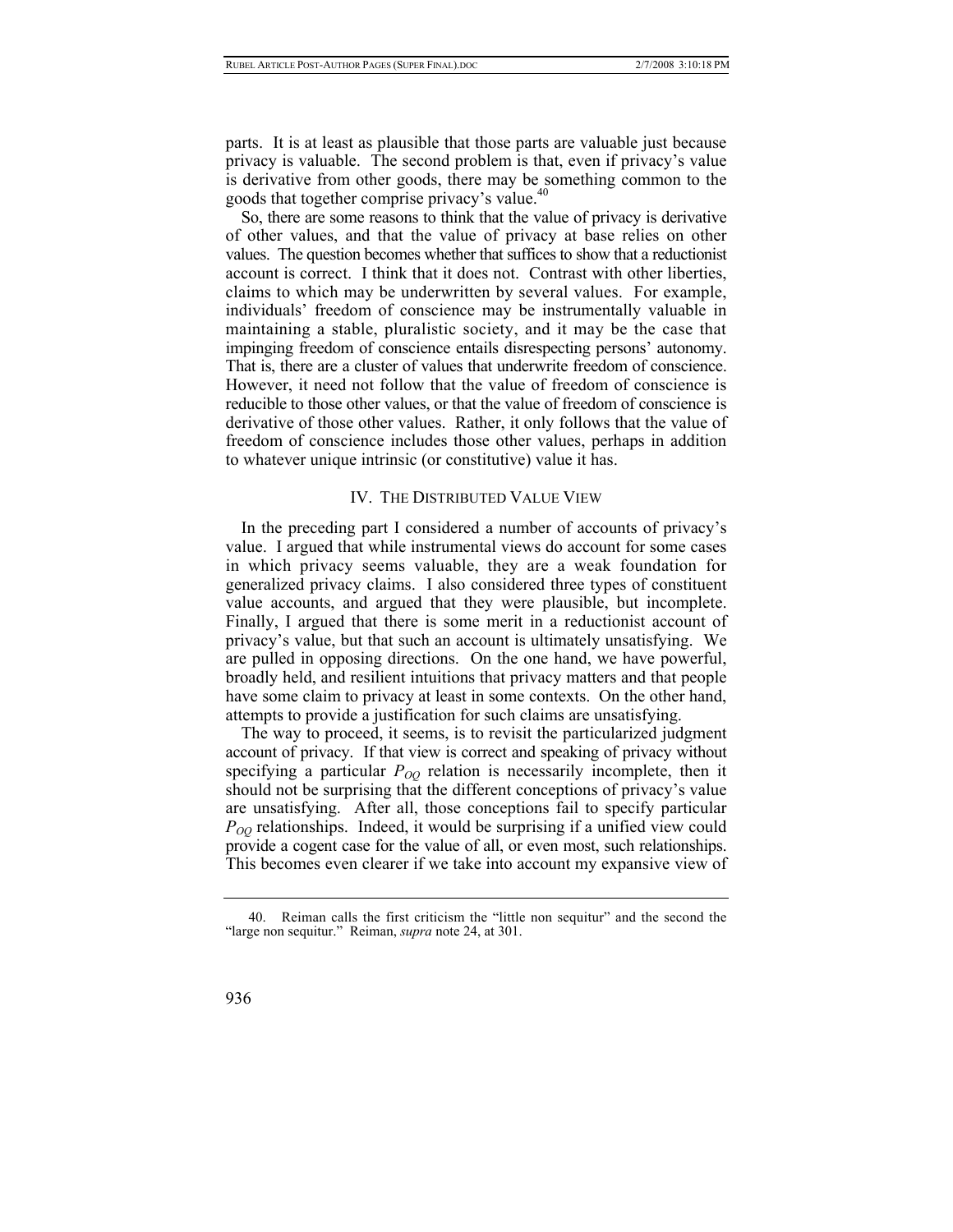what counts as a decrease in privacy. The particularized judgment view entails that privacy loss happens persistently and in mundane ways. An example I used above concerned *P* walking down the sidewalk where *Q* could see. On my view, this decreases *P*'s privacy about her whereabouts (*O*) with respect to *Q*. Such decreases in privacy happen frequently. Attributing value to privacy *simpliciter*, however, would commit us to either regretting the decrease or explaining why that decrease is an exception and therefore not of consequence.

As an alternative, I offer the distributed value view. On my view, the value of privacy will depend on the privacy relationships involved. That is,  $P_{OQ}$  may be valuable for one reason,  $P_{OQ}$ ' may be valuable for a different reason, and  $P_{OO}$ " may have no value at all. Thus, we cannot attribute any value, or any type of value, to privacy per se. This, I believe, motivates the reductionist impulse. Indeed, the distributed value view is reductionist in the following sense: whatever value privacy *simpliciter* has is just a function of the value of various subsets of privacy relations for example,  $P_{OO}$ s. However, on the distributed value account, in contrast to the reductionist view, *types* of privacy relations—that is, privacy properly construed—will have value that is not similarly reducible.

#### *A. Constitutive Value*

In Part III, I set out the basics of a constitutive value approach to privacy's value. My task in this part is to expand on those ideas in order to better understand privacy as a constitutive value. Recall that there are two aspects of a thing having constitutive value: (1) it is part of some other good that is valuable in itself; and (2) the other good will be valuable in itself in virtue (in part) of the thing that is of constitutive value. To help illustrate why privacy may be of constitutive value, I begin by considering a few cases that illustrate the point, where a state of affairs is valuable in virtue of its being private.

The clearest examples concern privacy in intimate relationships. Suppose, for example, that two people are discussing something deeply important to them as an intimate pair—what is important to them in and about the relationship, perhaps. Unbeknownst to the couple, a police surveillance team, having trained its listening device on the apartment across the hall where legitimate criminal suspects reside, but picking up

937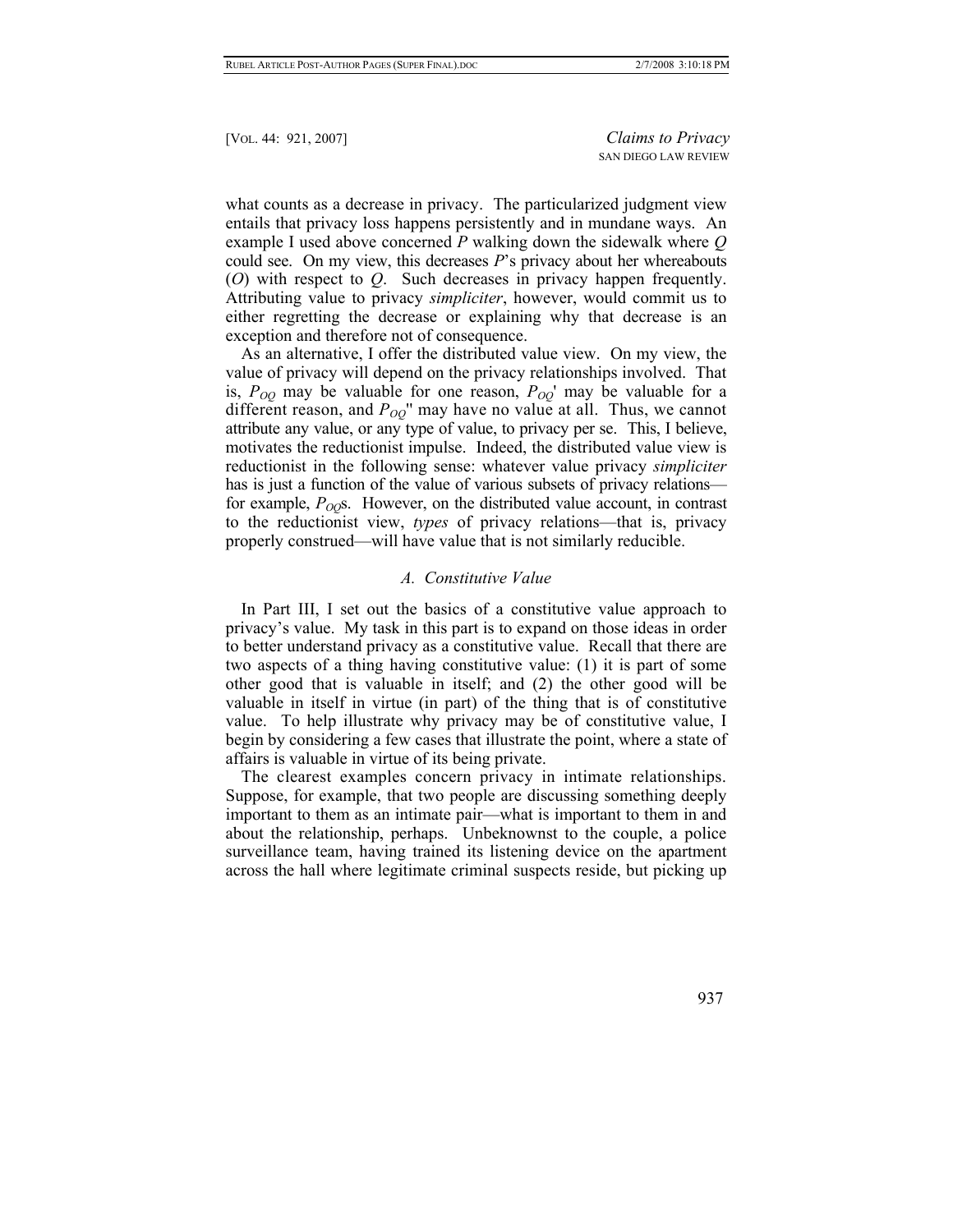more signal than they expect, is listening to every word.<sup>41</sup> Because the couple believes they have privacy—with good reason, given the constraints upon surveillance and the fact that they are not suspicious people—their loss of privacy is not instrumentally bad for their relationship. Moreover, the police in this case do not obviously violate a right or fail to respect the couple; the eavesdropping was accidental and came from good intentions. And yet it still seems as though something of value is diminished. I submit it is that the couple's conversation is no longer private, and its being private is a constituent part of the value of that conversation. One might argue that what is intrinsically bad in this case is the fact that the couple's belief in their privacy does not match reality. However, the fact that we all have mistaken beliefs of one sort or another makes this less important to the case. After all, the couple might also mistakenly believe that it is still daylight out as they converse, but this does not seem at all bad. The reason that the mistaken belief in privacy is important is that privacy is a constituent part of the value of their conversation; light conditions outside are not.

Why, though, should we think that privacy is important here? That is, what supports the assertion that privacy is a constituent element of the intrinsic value of the relationship and the conversation? There are two possibilities in the surveillance case; either the subjects are aware of the monitoring, or they are not. If they are aware of the monitoring, it will inevitably change the nature of their interactions. If, on the other hand, they are unaware of the monitoring, then they are acting under an important misconception. In either case, the value of the interaction itself diminishes, which is to say that privacy is a constituent part of the interaction, and it is a constituent in virtue of which the interaction has value.

Next, consider friends sharing a secret. The secret is not about something that would be harmful if revealed, and the friends do not really worry about the secret being exposed. However, the fact that they have privacy with respect to that secret seems good, even absent an instrumental benefit to sharing it. It is part of what defines the friendship, part of what constitutes the friendship, and therefore is intrinsically valuable. Note that the belief that they share secrets is not what helps define the friendship; it is the fact, if it is a fact, that they do so.

In addition to the intuitive cases, another reason to think that privacy is constitutively valuable concerns persons' expectations of privacy.

<span id="page-17-0"></span> <sup>41.</sup> One can of course quibble with the example: Do the police violate rights—and therefore fail to respect persons—by not better calibrating their device? Do police have an obligation—legal or moral—to stop listening once they realize that the conversation is not relevant? Neither should impact the example, for the example can be modified to account for such objections.

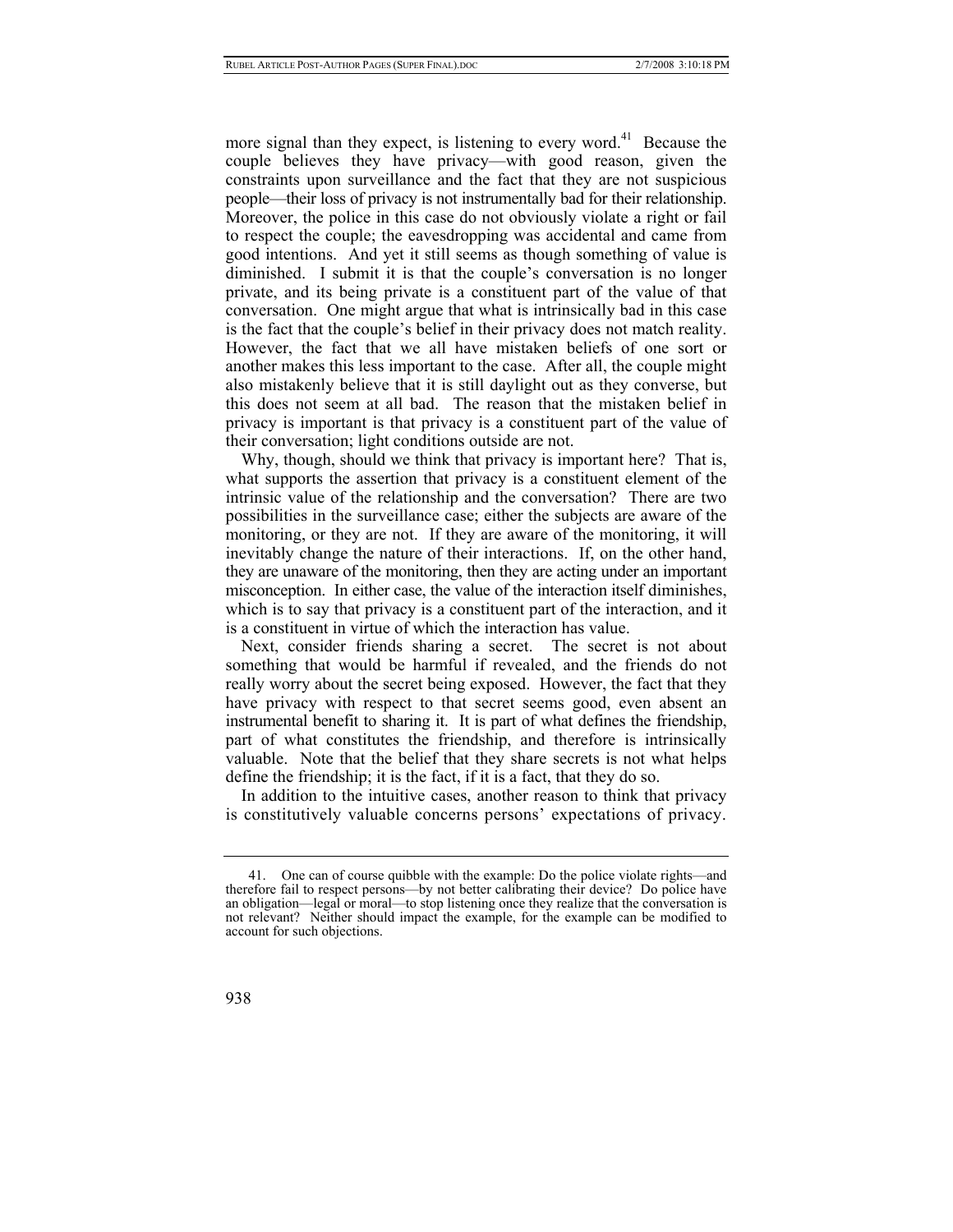Recall from Part III Schoeman's argument that state intervention in family matters is problematic because it treats families as a social good rather than a meaning-conferring good, which in turn leads people to view their own families as social goods rather than meaning-conferring goods, which has the effect of diminishing the extent to which families actually do confer meaning.<sup>42</sup> Privacy may have a similar feature—where something being public makes it more spectacle and less meaning-conferring. This, though, will depend upon people's beliefs about privacy rather than their actual privacy. Even so, I think that there is still reason to think that privacy itself is valuable here. It is valuable for things to confer meaning *for the right reasons*. So, if one takes an event's meaning to be in part constituted by it being private—for example, a shared secret or unobserved moments—but only because one is mistaken about it being private, that meaning is not well supported. It seems intrinsically good that the meaning we derive from events be well supported, and in those cases where privacy is part of that meaning, *actually* having privacy, rather than a mere belief of privacy, is a constituent part of that good.

# *B. Privacy's Oddness*

The important features of the distributed value view thus far are, first, that it relates the descriptive view of privacy as a three-part relation with the question of value, and second, it accommodates the disparity in the values that seem to underwrite privacy claims. There is another important feature that I alluded to in the introduction, namely, that it is markedly different from other, classic liberties. As I set out the distributed value view, privacy will have value only in some cases, and will therefore only underwrite claims to privacy in some cases. This, though, contrasts with other types of goods to which people have claims. Compare claims to autonomy, freedom of conscience, freedom of speech, and freedom from harm. Each of these has some instrumental value, and there are many cases in which claims to each may be overridden. However, none has morally neutral instances, and each is more consistently a constituent part of something else that is itself intrinsically valuable. Thus, each of those goods serves to underwrite a claim fairly directly. So long as we can recognize a state of affairs as a decrease in freedom of conscience,

939

<span id="page-18-0"></span><sup>42</sup>*. See supra* notes 29–31 and accompanying text.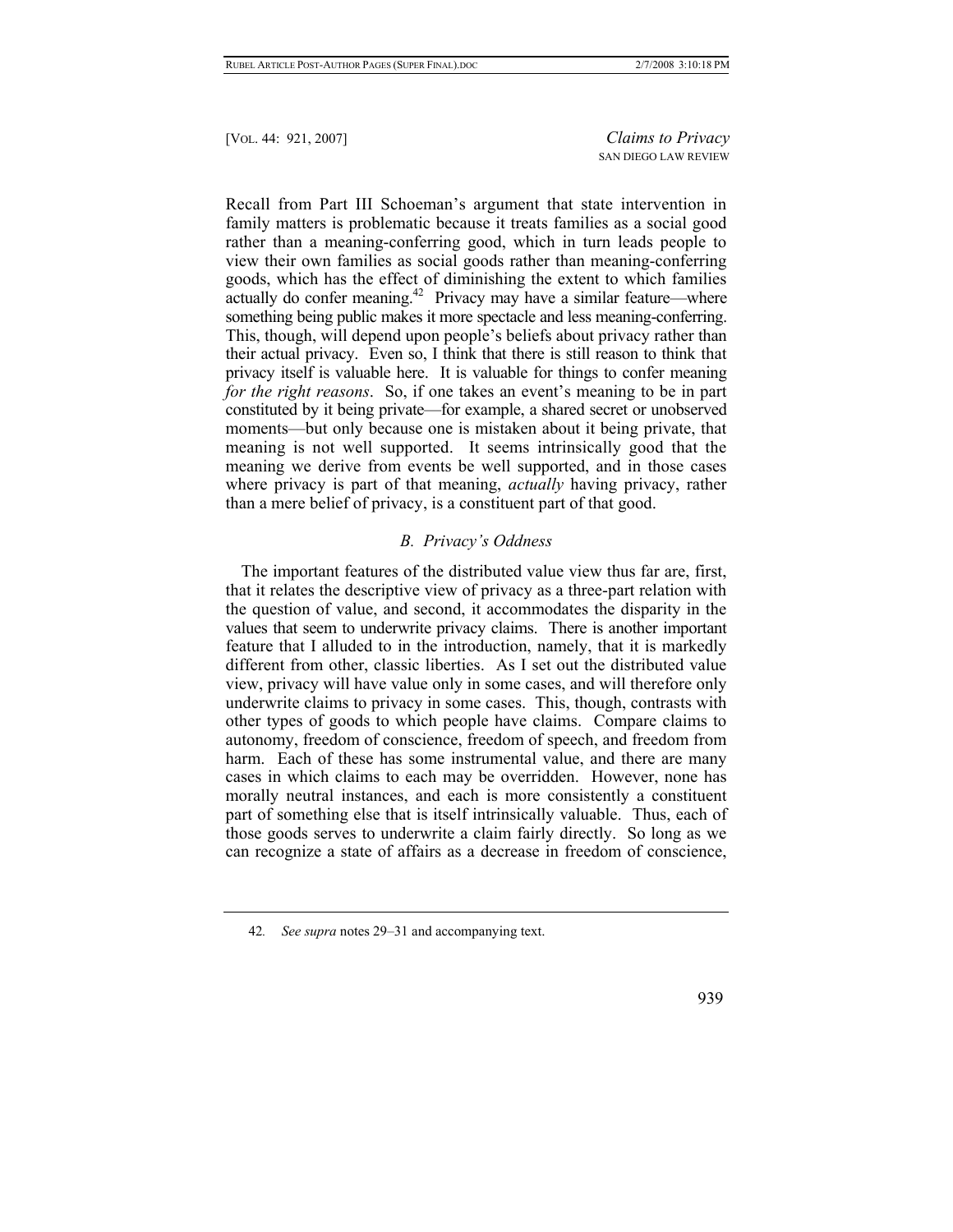for example, a person losing that freedom has a claim.<sup>43</sup> That is emphatically *not* true with respect to privacy. Once we determine that *P*'s privacy about *O* with respect to *Q* has decreased, it is a further question whether *P* has even a prima facie claim that the privacy not decrease. This feature makes it difficult to determine just when people have claims to privacy. In the next part, I try to provide guidelines on that issue.

# V. CIRCUMSCRIBING THE DISTRIBUTED VALUE VIEW: CLAIMS TO PRIVACY

The distributed value view holds that privacy's value is variable and will depend on the circumstances surrounding a privacy relationship. Depending on the circumstances, privacy may be morally neutral, of positive or negative instrumental value, or of constitutive value. Presumably, though, the point of discussing privacy's value in the first place is to determine whether and to what extent people have *claims* to privacy. But where privacy decreases are morally neutral, which is often true, one has no claim to that privacy. To the extent that privacy has weak or negative instrumental value, or where its instrumental value is offset by the instrumental value of a lack of privacy, it will fail to underwrite claims to privacy.

As I mentioned in the introduction, this creates a puzzle with respect to claims to privacy. If privacy has very different value in different contexts, it will be difficult to determine where persons have claims to privacy. That is, if privacy does not have a unified value, it will not make sense to simply argue that a person has a claim to privacy solely in virtue of the fact that her privacy has diminished. The purpose of this part is to help specify the conditions under which *P* has a claim to privacy about *O* with respect to *Q* based upon the constitutive value of that particular  $P_{OO}$  relationship.

There are two points about this project that are important to make clear. First, the need for specificity derives from my view of privacy and its value, as recounted in Part IV. Second, instrumental value will always be a potential ground for privacy claims. However, as I argued in Part III, the instrumental value of privacy is often indeterminate. Certainly there are some instrumental benefits to a broad range of privacy relationships, but whether those relationships are instrumentally valuable overall is unclear. Relying on instrumental value, then, will be a weak foundation for privacy claims. But the distributed value account is in part a constitutive value account, and may therefore draw on

<span id="page-19-0"></span> <sup>43.</sup> Again, this is something short of an all-things-considered judgment of one's moral due.

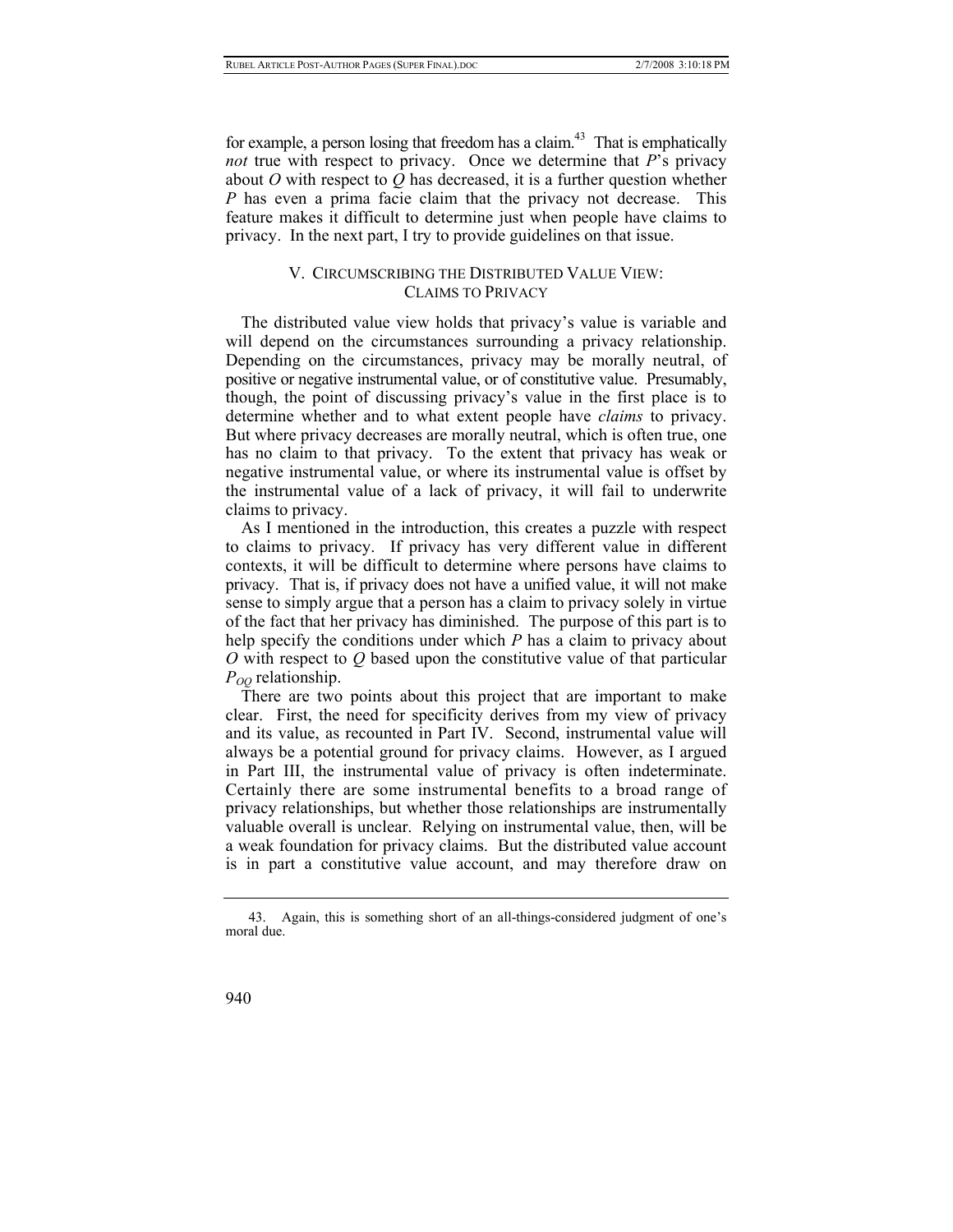privacy's constitutive value to underwrite claims. Thus, in accord with the constitutive views outlined in Part III, we can say, as a general matter, where privacy has constitutive value, there will be claims to privacy.

First, *P* will have a claim to privacy about *O* with respect to *Q* where *O* is a meaning-conferring good, where *P*'s ability to derive meaning from *O* depends on *P*'s not viewing *O* as a public good, and where *P*'s loss of privacy about *O* with respect to *Q* tends to make *P* view *O* as a public good. The idea is that as it becomes possible for others to make more particularized inferences about a personal relationship, or about the way in which one pursues projects, or about the way in which a small group interacts, the degree to which those in the relationship, pursuing the project, or participating in the group see those things as public will increase, and the type of meaning that those people will draw from the relationship, project, or group will change.

Second, *P* will have a claim to privacy about *O* with respect to *Q* where *O* plays an important role in *P*'s shaping her personality and actions, and where *P*'s loss of privacy about *O* with respect to *Q* would lead *P* to alter *O*. One example that runs through the privacy literature concerns people's choices regarding what they read, write for their own consumption, watch, and listen to. *P* will have a stronger claim to privacy about *O* with respect to *Q* where *Q*'s learning about the things *P* reads, writes for her own consumption, and listens to leads, or is likely to lead, *P* to alter her habits.

Third, people will have claims to privacy where privacy is important in respecting their choices and valuations. This principle tracks the view that respecting persons demands taking seriously their choices and values in the projects and relationships that shape their lives. People care about, guard, and expect privacy. That concern may be a constitutive part of intrinsic value in the ways discussed above, and privacy itself may be part of people's conceptions of a good life. Moreover, because people place particular value on privacy in the domains they place at the center of their lives, respecting persons demands respecting privacy. Because of privacy's constitutive role, and because of the breadth and depth of the sentiment in favor of privacy, that concern and expectation are not unreasonable. Thus, *P* has a claim to privacy about *O* with respect to *Q* where *O* is an object that plays a central feature in shaping *P*'s life, and in which *P* has a reasonable concern for and a reasonable expectation of privacy with respect to *Q*.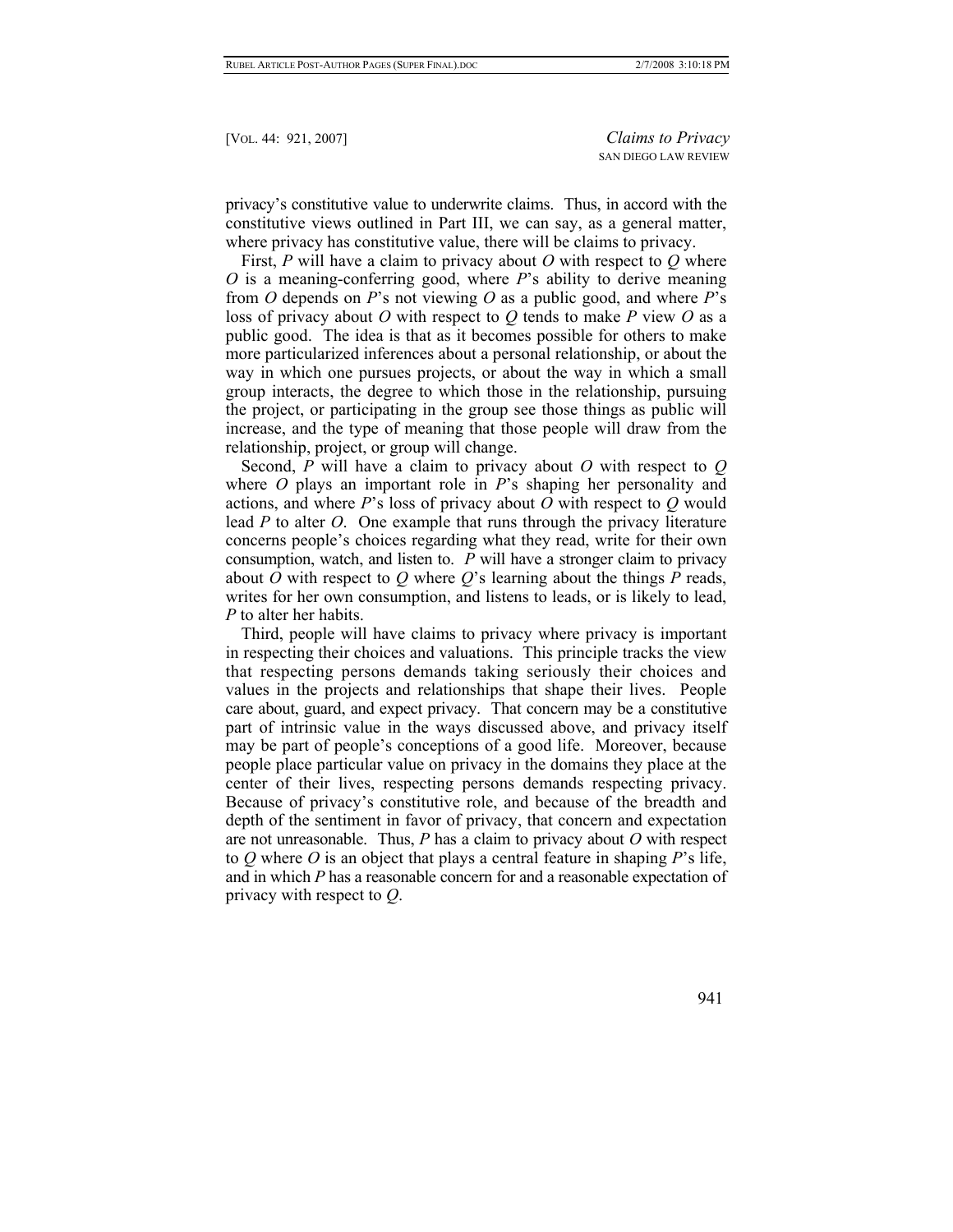But these are very general, and simply track the ways privacy may be constitutively valuable. We can glean other principles guiding claims by examining some examples, which I have organized according to the persons involved in the privacy relation; that is, according to the *Q* in the *POQ* relation.

# *A. Privacy with Respect to Other Individuals*

As noted above, the particularized judgment view of privacy commits one to saying that Pete (*P*) walking down the sidewalk where Jeff (*Q*) can see diminishes Pete's privacy about his whereabouts with respect to Jeff. Generally, even if Jeff actively watches Pete, further decreasing Pete's informational privacy as well as his observational privacy, it is hard to see that Pete has lost something of value.<sup>44</sup>

Things are less clear in the case where Jeff finds Pete interesting, and starts to seek out information about him. That is, rather than casually observing Pete's walk, suppose that Jeff follows Pete around, keeping detailed notes about all of Pete's actions: where he stops, who he talks to, what he talks to them about, and so forth. Suppose further that Jeff photographs the walks, plots their course on a map, and compiles detailed data about the walks. Jeff begins to record other aspects of Pete's life: his work habits, his genealogy, and his friends and their habits. He picks Pete's paper coffee cup out of the garbage to get a saliva sample from which to analyze Pete's DNA, retrieves a hair sample from Pete's barber's floor to run a quick drug test, and purchases a list of calls to and from Pete's cell phone. Jeff takes all of this information and analyzes it in painstaking detail, trying to discern everything he can about Pete.

Jeff's actions clearly decrease Pete's privacy in many aspects of his life, and the situation is creepy, even if we stipulate that Jeff has no inclination or ability to physically harm, steal from, defraud, or defame Pete.<sup>45</sup> The questions are whether Pete has lost something of value, and whether Jeff has impinged a claim. One possibility is that it depends on Pete's point of view. If Pete discovers the extent to which Jeff has gathered and analyzed information, it is likely that Pete would be disconcerted,

<span id="page-21-0"></span> <sup>44.</sup> There may be exceptions, though. Perhaps Pete is in some way disfigured, such that Jeff's attention is particularly intrusive, or perhaps Jeff is somehow menacing. Establishing such claims, however, would require arguments about why the particular case gives rise to a claim, as in the disfigurement case, and whether the claim is really about privacy at all, as in the menacing gaze case.

<span id="page-21-1"></span> <sup>45.</sup> While stalking is criminal in all fifty states, persistent information gathering is generally not sufficient to constitute stalking under the relevant laws. The statutes generally require a credible threat to the victim or victim's family, and many require that the stalker have the intent to cause fear or that the victim actually fear injury or death. *See* Mark Irving, *Domestic Violence*, 4 GEO. J. GENDER & L. 451, 455–62 (2002).

<sup>942</sup>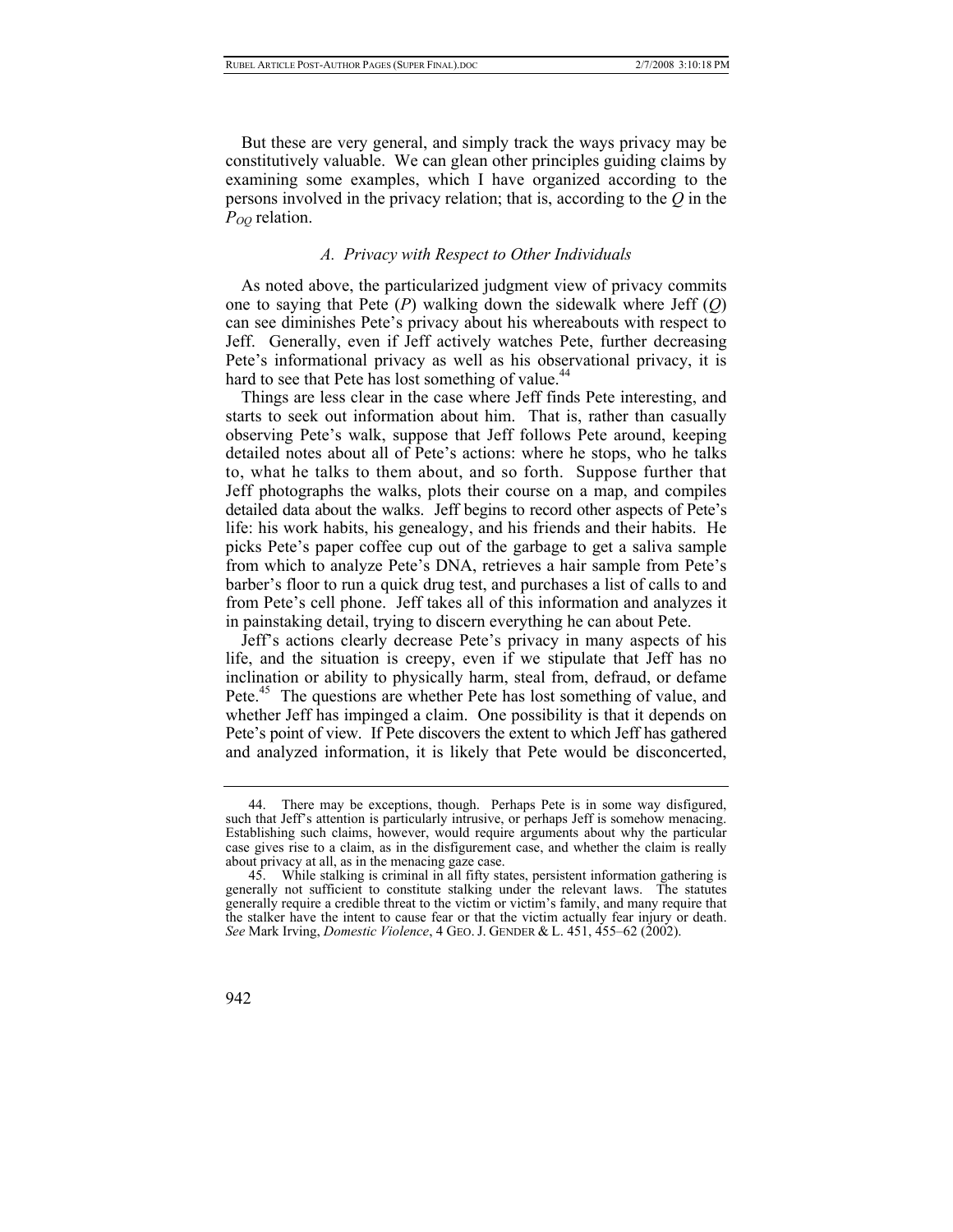even if he does not feel threatened. That kind of attention might lead Pete to monitor his activities to guard against embarrassing incidents and behavior patterns, or it might distract him from things he would rather be thinking about. Now, any of the various accounts of privacy's value can explain why this loss of privacy is at least prima facie problematic. The instrumental accounts can point to its effect on Pete's other valuable activities. The constitutive value views can argue that, first, Jeff has failed to respect Pete as a person who values doing things unmonitored, and, second, that Pete has lost something of value with his self-monitoring.

Neither of these views is satisfactory, though, for the instrumental view may get the calculation wrong—Pete's loss may be minimal, and Jeff's gain may be considerable. More importantly, if the constitutive value account relies on Pete's actual self-monitoring to underwrite claims to privacy, then Pete would have no claim if he failed to learn of Jeff's monitoring. And Pete would not have a claim if he did not particularly mind the privacy loss, nor would he have a claim if he minded, but was too preoccupied for the loss to affect his perceptions of his actions. Yet it seems clear that Pete's claim, if indeed he has a claim, exists independent of how Jeff's actions actually affect him.

One possibility to consider is that Pete does not have a claim to privacy about the various aspects of his life with respect to Jeff. There are a couple of ways to develop this possibility. First, one might say that Pete has some claim or other, but that the claim is not a claim to privacy. Thus, Pete might have a claim not to be followed, not to have his movements tracked, not to have his coffee cups and hair picked out of the trash and examined, and so forth. $46$  One problem with this view is that it is not at all clear that Pete has a claim to each of the atomic parts of the larger claim. Many of Jeff's actions may themselves be morally neutral. For example, merely noting how Pete moves through the grocery store would not seem to give rise to any claim on Pete's part. And yet when such information gathering is combined with other privacy-impinging actions, it would seem to impinge upon a claim. Moreover, each of the discrete claims would need some explanation; the most plausible view is that they are based on claims to privacy. That is, it seems more plausible that Pete's privacy claim explains the individual claims (to not be followed, to not have his movements archived, et cetera) than that the individual claims explain Pete's claim that Jeff not monitor him.

<span id="page-22-0"></span><sup>46</sup>*. See* Thomson, *supra* note 37, at 284–85.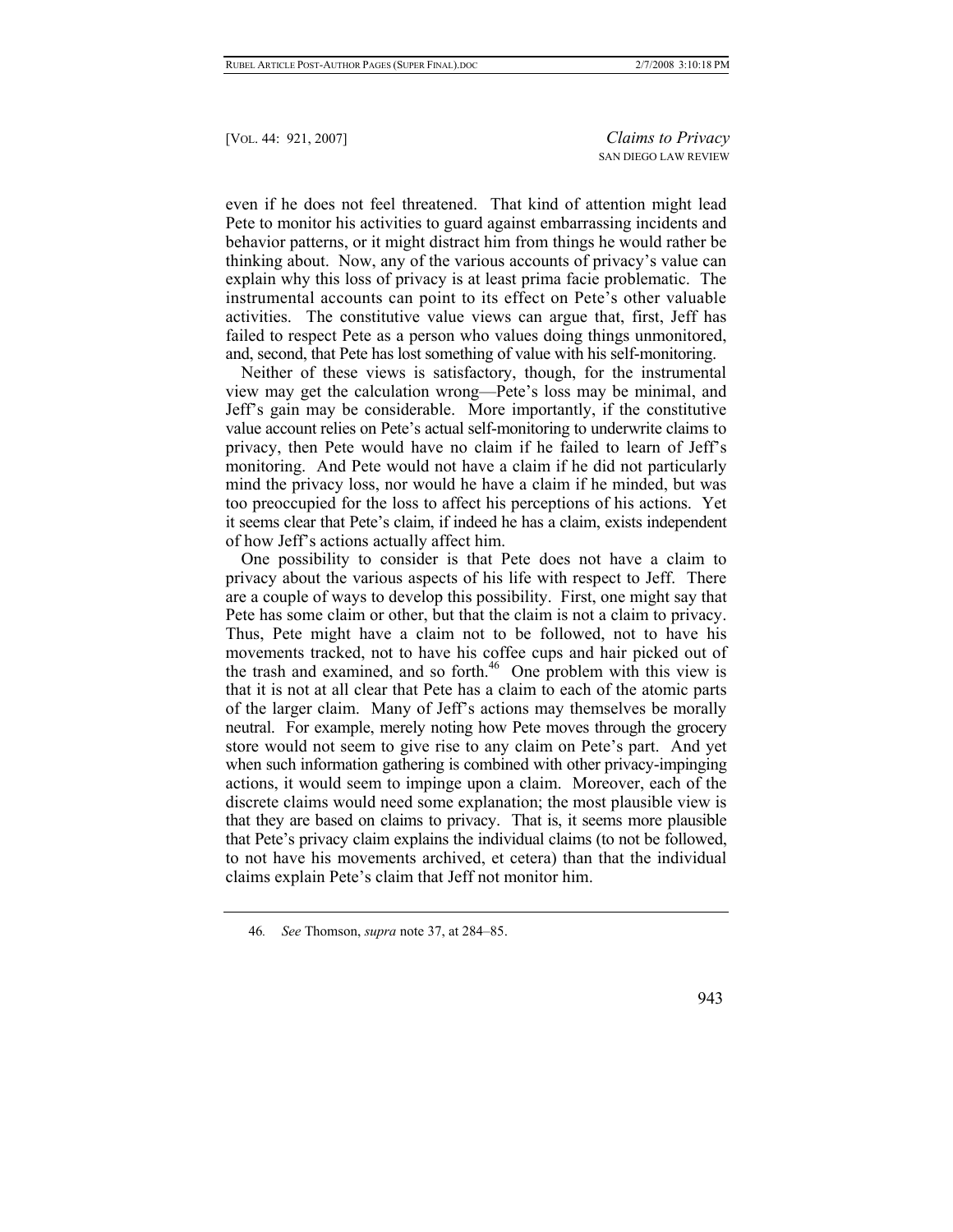Another possibility is that Jeff's actions are problematic because Pete has not consented to being followed and his data being analyzed. But this would be question-begging, for one needs consent to get around doing something that would otherwise be morally problematic. It is generally wrong, for example, to stick a needle in a person's arm; thus, a medical provider needs a patient's consent to do so. But absent a reason to think that Jeff has done something wrong, consent is beside the point. Similarly, one might argue that Pete could simply ask Jeff to refrain from gathering information, and that would give rise to a claim. Perhaps it would, but that would depend on the strength of Pete's claims with regard to the underlying action. That is, Pete would have no claim that Jeff refrain from noting to himself what time Pete walks down the street, even if Pete requests that he do so. There may be an independent reason that Jeff ought to do as Pete asks—perhaps it is a virtue to be accommodating of such requests. But that is different from saying that Pete has a claim that Jeff do so. In contrast, if Pete has a claim to privacy in the first place, his asking Jeff to refrain from gathering information will indeed have normative force.

One might object that I have not differentiated observational and informational privacy clearly enough, and that the view that Pete has a privacy claim is based in part on Jeff's observation of Pete rather than Jeff's compiling information about Pete. Suppose, for example, that Jeff kept all of his findings in a computer file, which Kate finds and opens. Pete's loss of informational privacy with respect to Kate is just as great as his loss of informational privacy with respect to Jeff, and yet it is not at all clear that Pete has a privacy claim with respect to Kate. While it would be correct to say that part of our uneasiness with Jeff's actions comes from his close observation, we can easily imagine a case where Jeff does little actual observation, but still gathers a great deal of information about Pete. He might, for example, use cameras, surrogates, or listening and tracking devices to gather information. We cannot say that the surrogates observing Pete do something wrong, for each observation of Pete occurs in a place where such observations occur all of the time. Recall that a single surrogate watching Pete in the grocery store or on the street is morally neutral. It is hard to see why Jeff causing a morally neutral action to happen runs afoul of any claim. And yet the compilation itself still seems problematic.

The important difference between Kate and Jeff, moreover, seems to be the compiling. This variation points to something else worth noting: Jeff's actions do not merely decrease Pete's privacy with respect to Jeff. Because potential dissemination of information and the likelihood that others will be able to make judgments about a person both bear upon privacy, Jeff's information gathering decreases Pete's privacy with

944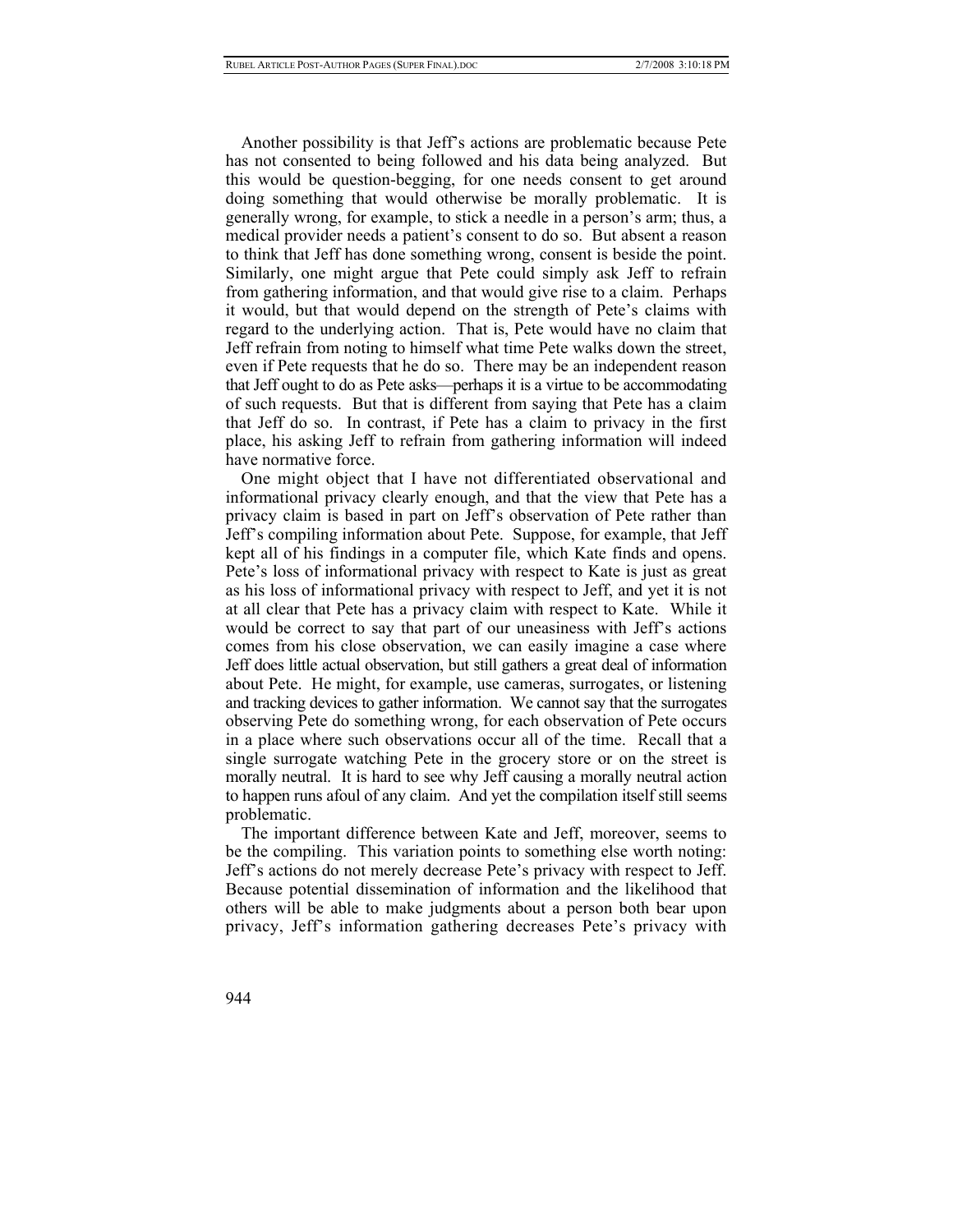respect to *all* people—or in any case, many people besides Jeff. Kate's mere viewing of the assembled information therefore does not constitute as substantial a loss of privacy as Jeff's compilation does. That is, Pete's privacy about his life (*O*) with respect to everyone (*Q*) decreases substantially with Jeff's actions, but Pete's privacy about his life with respect to everyone decreases only modestly with Kate's discovery.

The strength of Pete's claims to privacy will also depend on the type of information gathered and domain of inferences underwritten in Jeff's investigations. Compare the following two situations. In the first, Jeff follows Pete as he completes various errands; he records Pete's grocery store deliberations and purchases, watches his driving habits, and so forth. In the second, Jeff follows Pete as he spends time with his with friends and family, for example, by watching their interactions at a restaurant, listening in as best he can. The argument that Pete has a claim in the second case seems stronger than the argument that he has a claim in the first case. Thus, the number and particularity of inferences underwritten is not the only thing that matters with respect to one's claims to privacy, but the subjects of inferences matter as well. One has less of a claim to privacy about commercial transactions with respect to other individuals than one has to privacy about friendly and familial relationships with respect to other individuals.

Supposing that this intuitive case is reasonable, it still demands some justification to be persuasive. The case for privacy claims based on constitutive value provides such a justification. Jeff's actions fail to respect Pete's reasonable desires for privacy, and the extent of Jeff's surveillance is likely to draw Pete's attention away from his projects and relationships in themselves and see them as open to viewing. This explains why Pete has a stronger privacy claim against incrementally greater surveillance *by Jeff* than he does against a privacy loss of similar magnitude carried out by Kate; Pete is more likely to engage in the sort of selfmonitoring that conflicts with the meaning-conferring function of projects and relationships with incrementally greater surveillance by a single person than he is with smaller, discrete privacy losses about the same objects with respect to multiple others. It also explains Pete's greater claims to privacy in matters regarding projects, relationships, and other meaning-conferring goods.

945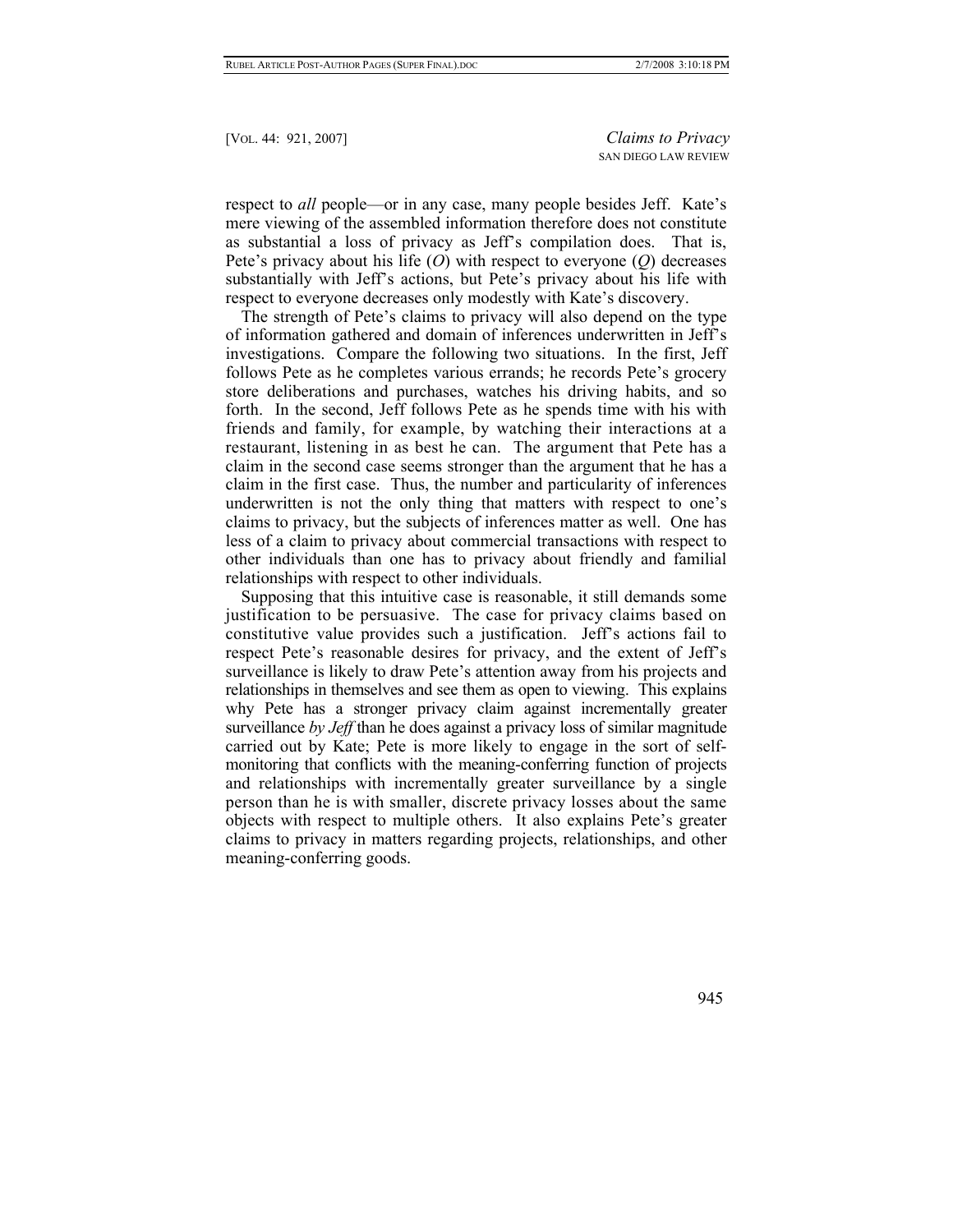#### *B. Privacy with Respect to Organizations*

While there are cases of people picking out individuals and fanatically finding out about them, and even publishing information about them, those circumstances are rare. Much more common is the collection of data from commercial transactions. Consider the case of commercial data brokerages, which compile, analyze, and trade substantial information about people's purchases, credit history, and public records. Much of this information comes from credit card purchases, use of store discount cards, magazine subscriptions, and so forth. $47$  Such transactions by their very nature convey information about *P* to other *Q*s; moreover, those transactions depend on their being linked to other transactions by *P* and distinguished from all other people's transactions. For *P* to get her, and only her, subscriptions and credit card bills, and for *P* to establish good credit so that she can finance a mortgage, sign a lease, or finance an automobile requires that there be records that allow others to make particularized judgments about *P*'s financial circumstances, address, and other basic information. Thus, *P* consents, at least implicitly, to the accumulation and sharing of her information with the parties and institutions that are necessary in making the transactions possible.

One might object that inferring *P*'s consent to *Q*'s information gathering from *P*'s use of an institution that depends on information gathering is problematic. After all, when *P* applies for a credit card, mortgages a house, or buys things with a credit card, *P* may very well not realize what sorts of information are necessary to support her actions. Regardless, there are good reasons to infer consent. The first reason is that any credit user encounters a surfeit of evidence for such information sharing. One actually has to apply for credit, for example. More importantly, monthly bills contain itemized lists of purchases, and those lists come in the mail addressed to the credit user. Second, it is reasonable to think that credit users would consent to the information sharing necessary to support the institution of consumer credit, if asked. In contrast, it seems less reasonable to assume that consumers would consent to commercial data brokers sharing their information for purposes that are unnecessary for a functioning credit institution, for example, sharing the information with direct marketers. Finally, the larger issue is about *P*'s privacy claims. The fact that *P* may not give explicit, fully informed, and fully aware consent to information sharing does leave many of *P*'s claims intact. *P*'s explicit, fully informed, and fully aware consent to information sharing would clearly be sufficient for her to relinquish privacy claims with respect to that information. But

<span id="page-25-0"></span><sup>47</sup>*. See generally* ROBERT O'HARROW, JR., NO PLACE TO HIDE 42–52 (2005).

<sup>946</sup>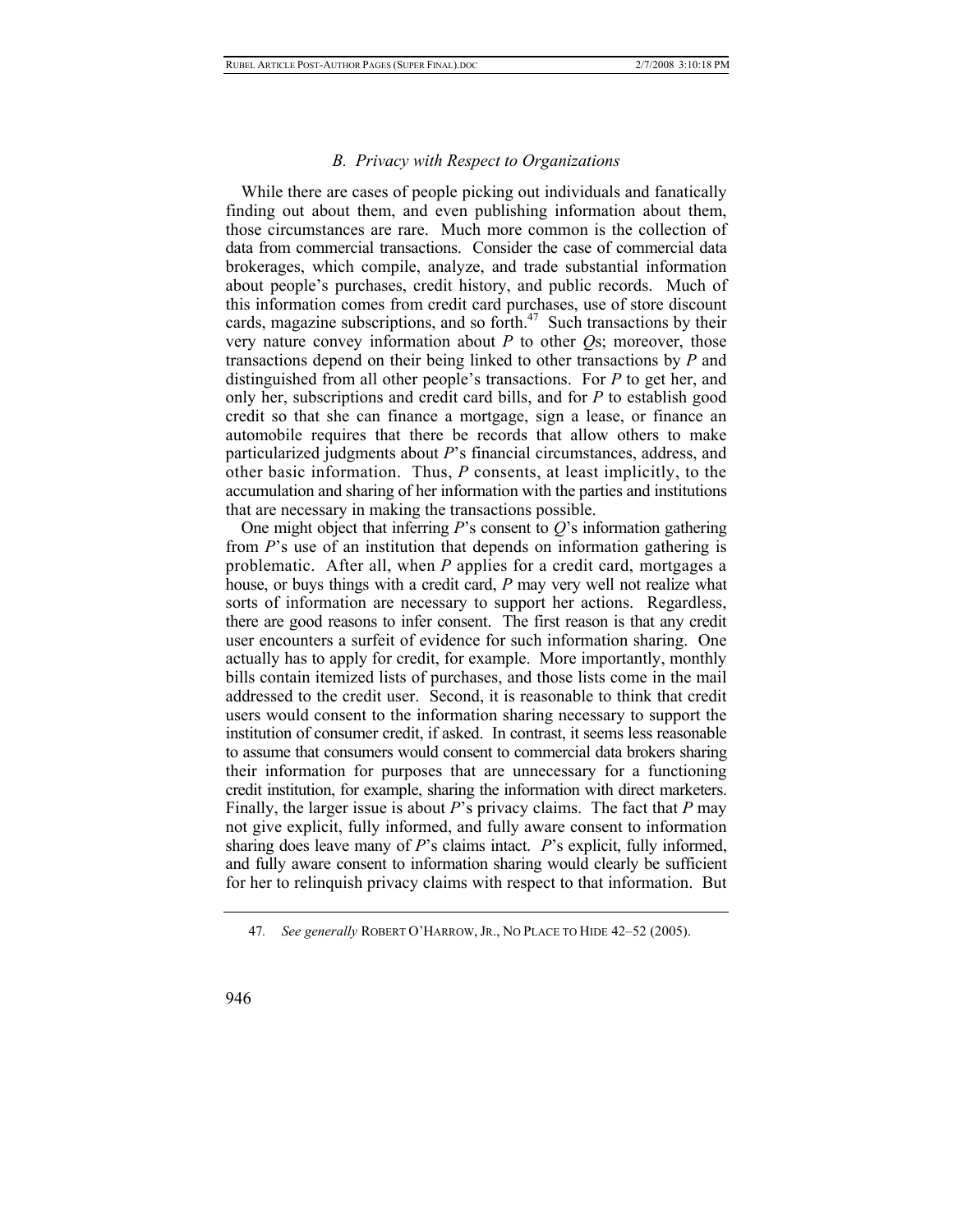it is not reasonable to suppose that it is necessary to relinquish privacy claims, for *P* would be remiss to think that credit use involved *no* information sharing.

Suppose that a consumer, Pat, uses her credit card, store discount cards, and so forth for almost every purchase. She has the usual presence in public records, her address and phone number are in public directories, she subscribes to various newspapers and magazines, and so forth. Suppose, too, that she is well aware that those transactions are recorded and tagged as hers—and as noted above, the very existence of such transactions presupposes that kind of information collection. Over the course of several years, commercial data brokers have an extensive record of Pat's actions, which reveal patterns and proclivities. They have also used her public records to gather demographic information. Pat's address, for example, provides a number of clues to her socioeconomic status. In turn, brokers can use those records to make some predictions about the sorts of products Pat is likely to buy, the sort of advertising that is most likely to appeal to her, and so forth. It is hard to see how Pat would have a claim that data brokerages not compile, combine, and analyze such data. That Pat lacks a claim to privacy in this case is in line with the sketch of principles provided above. There is little reason to think that data brokers learning of her purchases, subscriptions, and public records would conflict with her drawing meaning from important relationships or projects, for example. Notice that this contrasts with similar levels of information gathering by individuals. Further, ex hypothesi, Pat is aware of the information that others gather, and presumably has no expectations otherwise.

Things are much less clear with respect to broader information sharing, as when a broker sells information to third parties. One possibility is that one has no claim at all to privacy about information revealed in public records and commercial databases. On this view, *P* has no claim to privacy about *O* with respect to any *Q*, so long as *O* is information in, or derived from, a commercial database, public records, or both. This view seems too strong for a couple of reasons. First, the broader sharing begins to conflict with Pat's expectations of privacy. While Pat may expect that others will compile some of her information, the downstream uses of her data will in all likelihood outrun those expectations.<sup>48</sup> If she has a

<span id="page-26-0"></span> <sup>48.</sup> Note that on the particularized judgment view, *P*'s privacy decreases as more *Q*s have access to such information, and may thereby make more particularized judgments regarding *P*.

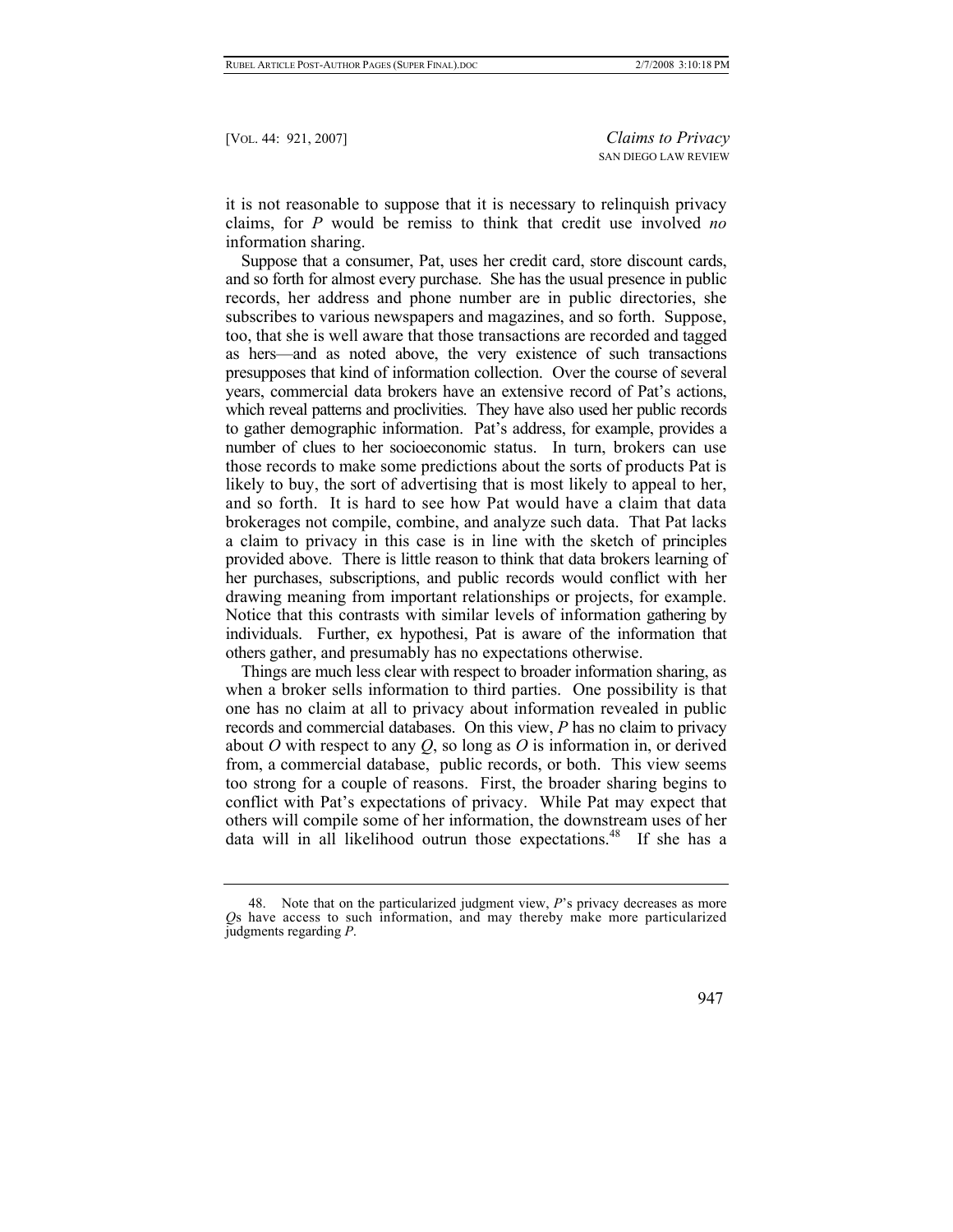concern about that compilation, or if she would have a concern were she to learn of it, it becomes more plausible that she has a claim to that privacy.

While we can infer consent to some degree of information sharing from a person's taking advantage of institutions that depend on that sharing, as a broker puts information to broader and broader uses, the claim that a person has consented to its use becomes strained. Recall that the reason some degree of information sharing is permissible is not because there is explicit, informed consent to such sharing, but rather because one can legitimately infer consent from the fact that the consumer takes advantage of an institution that relies on information sharing for its existence. However, where the consumer does not take such advantage, that hypothetical consent is dubious. Suppose, for example, that a commercial data broker begins a program that analyzes its data so as to pick out people who work for one company or organization, but patronize competitors. The broker then markets the listing to companies as a tool to assess particular employees' loyalty. Now suppose that Pat uses her credit card and store discount card to pay for her weekly groceries at FoodStore, despite the fact that she works in marketing for GroceryMart, FoodStore's competitor. When GroceryMart learns of Pat's habits, it demotes or fires her.

In the same way that we can infer *P*'s consent to the information sharing necessary for the existence of the institution she participates in, we can infer that a consumer would *not* consent to certain types of information sharing, viz., those that are likely to harm the subject in normal circumstances. In the example, the decrease in privacy runs contrary to Pat's projects, which is something she could not have reasonably consented to, and the decrease in privacy therefore appears to be a failure of respect for her as chooser of such projects.<sup>49</sup> One might point out here that Pat's participation in information-sharing practices may in fact have a form of consent attached, as when creditors, magazines, warrantors, and so forth actually publish information regarding their privacy sharing practices. Notice, though, that relying on such policies to argue that Pat has no claim presupposes such a claim exists in the first place.

# *C. Privacy with Respect to State Actors*

In the previous two parts, I identified several factors that bear upon the question of whether *P* has a claim to privacy about *O* with respect to *Q*. One factor in determining *P*'s privacy claim is whether *Q* is another individual or a commercial organization. There are a number of reasons

<span id="page-27-0"></span> <sup>49.</sup> Thanks to Fred Harrington for this point.

<sup>948</sup>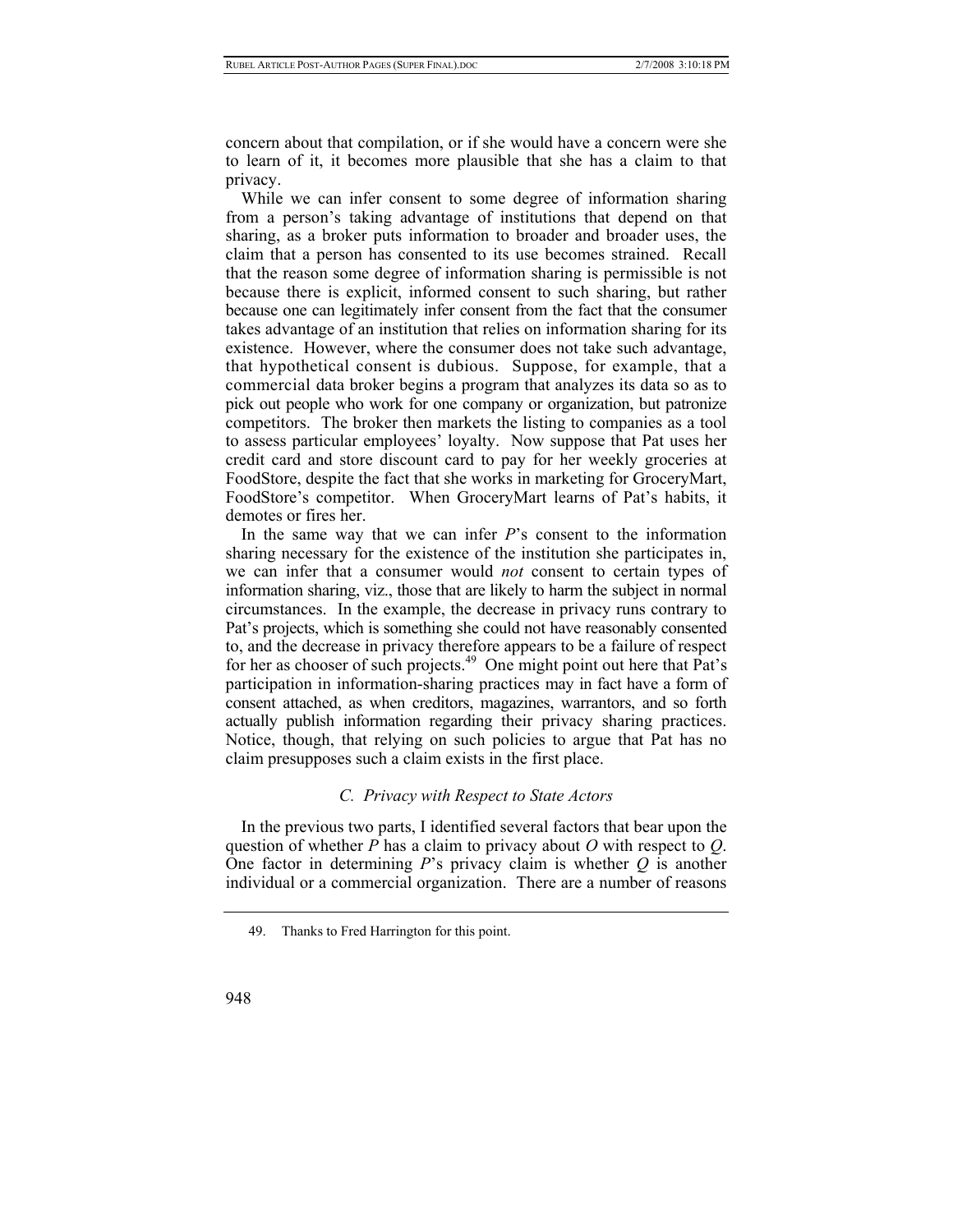why the answer could make a difference. Organizations have fewer reasons to pick out a single individual to watch and analyze closely, and much of the information held in commercial databases is there because of implicit consent by the subjects or the information is not subject to privacy claims in the first place.

The next question I would like to consider is whether it matters that *Q* is a state entity when determining whether *P* has a claim to privacy about *O* with respect to *Q*. To begin, it seems clear that people have some claim to privacy with respect to the state. Police have limits on the degree to which they may follow, monitor, or keep tabs on us, and administrative agencies may not collect information about us without justification.<sup>50</sup> There are, of course, many cases in which state actors are justified in collecting information about individuals; but nonetheless, some justification is required. Moreover, it is certainly the case that one's *legal* claims to privacy depend upon whether it is the state or a private entity gathering information. Search and seizure law, for example, is replete with examples of searches that are permissible when performed by private parties, but impermissible with even slight government agreement, encouragement, or cooperation.<sup>51</sup> The question here, though, is whether

949

<span id="page-28-0"></span> <sup>50.</sup> I mean this as primarily a moral claim, which I think is uncontroversial. Absent moral limits on the degree to which police and administrative agencies may collect and disseminate our information, we would have no grounds for complaint with unfettered searches and information collection, and no justification for restricting such searches and collection. There are also legal restrictions on police and administrative agency information gathering and dissemination, which are justified, I take it, by the moral claim. *See, e.g.*, 18 U.S.C. §§ 2510–22 (2000) (limiting use of wiretaps); 5 U.S.C. § 552a(b) (2000) ("No agency shall disclose any record which is contained in a system of records by any means of communication to any person, or to another agency, except pursuant to a written request by, or with the prior written consent of, the individual to whom the record pertains  $\dots$  ."); 5 U.S.C. § 552a(e)(1) (2000) (requiring that each agency maintaining records shall "maintain in its records only such information about an individual as is relevant and necessary to accomplish a purpose of the agency required to be accomplished by statute or by executive order of the President."); 20 U.S.C. § 1232g(b)(1) (2000) (prohibiting the release of federal funds to educational agencies or institutions that release education records without consent).

<span id="page-28-1"></span><sup>51</sup>*. See, e.g.*, Burdeau v. McDowell, 256 U.S. 465, 475–76 (1921) (holding search by private party did not violate Fourth Amendment even though information obtained in search was turned over to government prosecutors); United States v. Walther, 652 F.2d 788, 791–93 (9th Cir. 1981) (holding that an airline employee who had previously given, and been paid for giving, evidence to federal agents violated the Fourth Amendment when he opened a suspicious package looking for evidence of a crime); *see also* Walter v. United States,  $447$  U.S.  $649$ ,  $658-59$  (1980) (holding that tapes were permissibly seized by independent third party, but the FBI's subsequent screening of the films violated the Fourth Amendment); Stapleton v. Superior Court, 447 P.2d 967, 970 (Cal.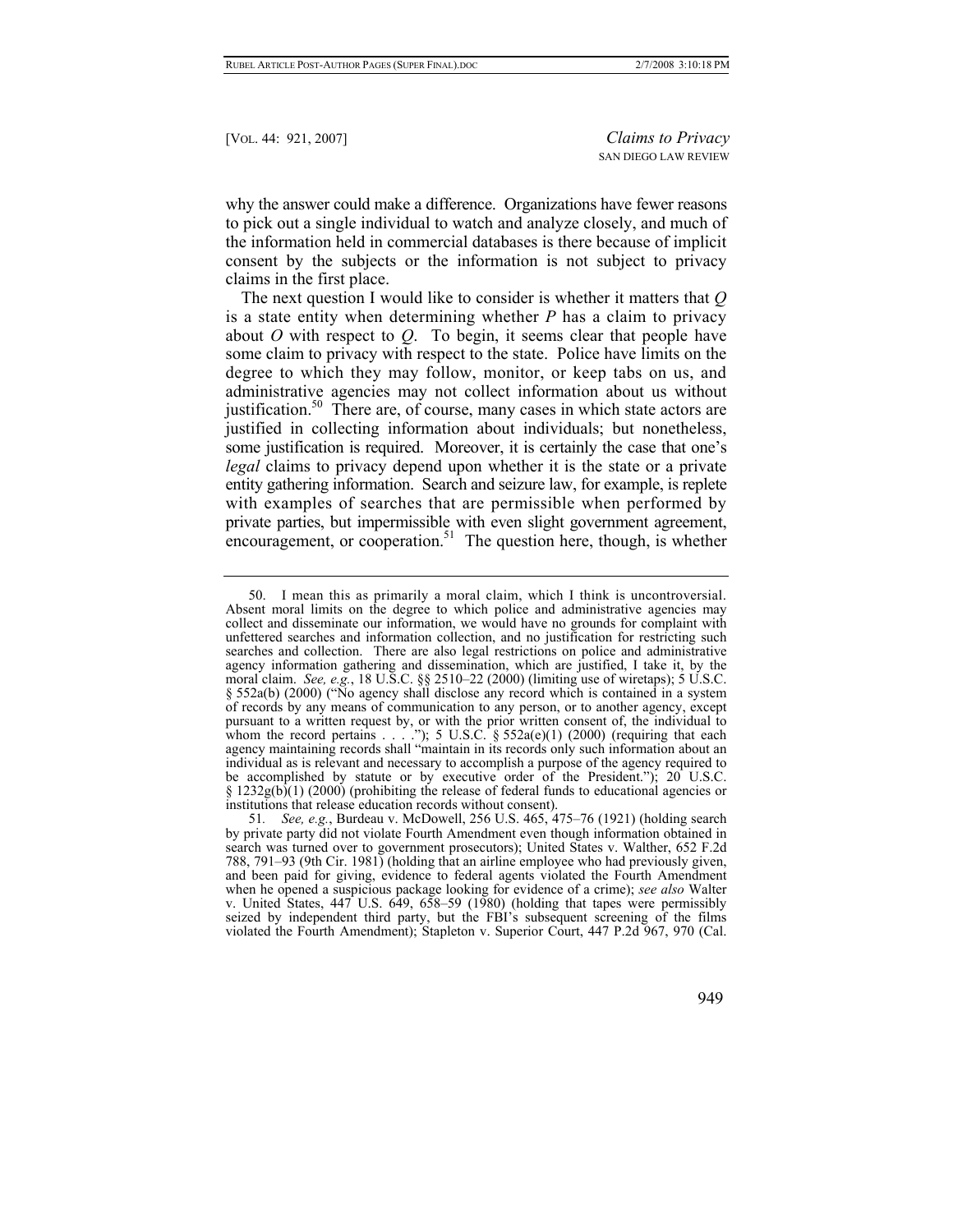such differences are justified. I think that they are, based on three important differences between state and commercial privacy infringement. First, there is a difference in the amount of information use that individuals implicitly consent to in private transactions versus the amount they consent to in state information collection. Second, there is a difference in the degree to which state and commercial actors may act arbitrarily. Third, the reasons that support privacy's constitutive value are particularly salient with respect to state information gathering.

First consider the difference in consent. In Part V.B, I argued that much of the information collected and analyzed commercially comes from consensual transactions that are part of a practice requiring information sharing and analysis for its very existence. Participating in, and taking advantage of, an institution that demands substantial information sharing for its very existence—for example, consumer credit—implies that one consents to having her transactional information shared. Moreover, that consent takes place amid choice, for one can opt out of transactions that require particularized information, at least to a degree.

This is not true in the case of state-collected information. The state has an enormous power to collect information about income and finances, education, property, travel, et cetera. Having one's information collected in this way is impossible to avoid; indeed, much of it is compelled.<sup>52</sup> There is a sense in which people have consented to certain types of information gathering, in that democratically enacted laws and democratically created administrative agencies provide for information collection.<sup>53</sup> However, there is an important difference in democratic consent to certain sorts of information collection, and the consent implicit in consumer transactions. Consent to commercial information gathering is general, in that participating in, for example, credit card transactions, presupposes that the information generated from that transaction will be aggregated with all sorts of other information to verify that the person entering the transaction is legitimately entitled to the credit, as discussed above. But democratically based consent to state information gathering need not, and generally will not, take that form. So, for example, the information the state collects about students in public schools likely does not get

<span id="page-29-1"></span><sup>53</sup>*. See* Joel Feinberg, *Legal Paternalism*, *in* PATERNALISM 3, 16 (Rolf Sartorius ed., 1983); Robert Streiffer & Alan Rubel, *Democratic Principles and Mandatory Labeling of Genetically Engineered Food*, 18 PUB. AFF. Q. 223, 236–38 (2004).



<sup>1968) (</sup>holding evidence inadmissible when a private citizen acts as an agent of the police and seizes private property as part of a joint operation with the police).

<span id="page-29-0"></span> <sup>52.</sup> For an overview of federal and state government information gathering, see Daniel J. Solove, *Access and Aggregation: Public Records, Privacy and the Constitution*, 86 MINN. L. REV 1137, 1141–48 (2002); Daniel J. Solove, *Privacy and Power: Computer Databases and Metaphors for Information Privacy*, 53 STAN. L. REV. 1393, 1400–03 (2001).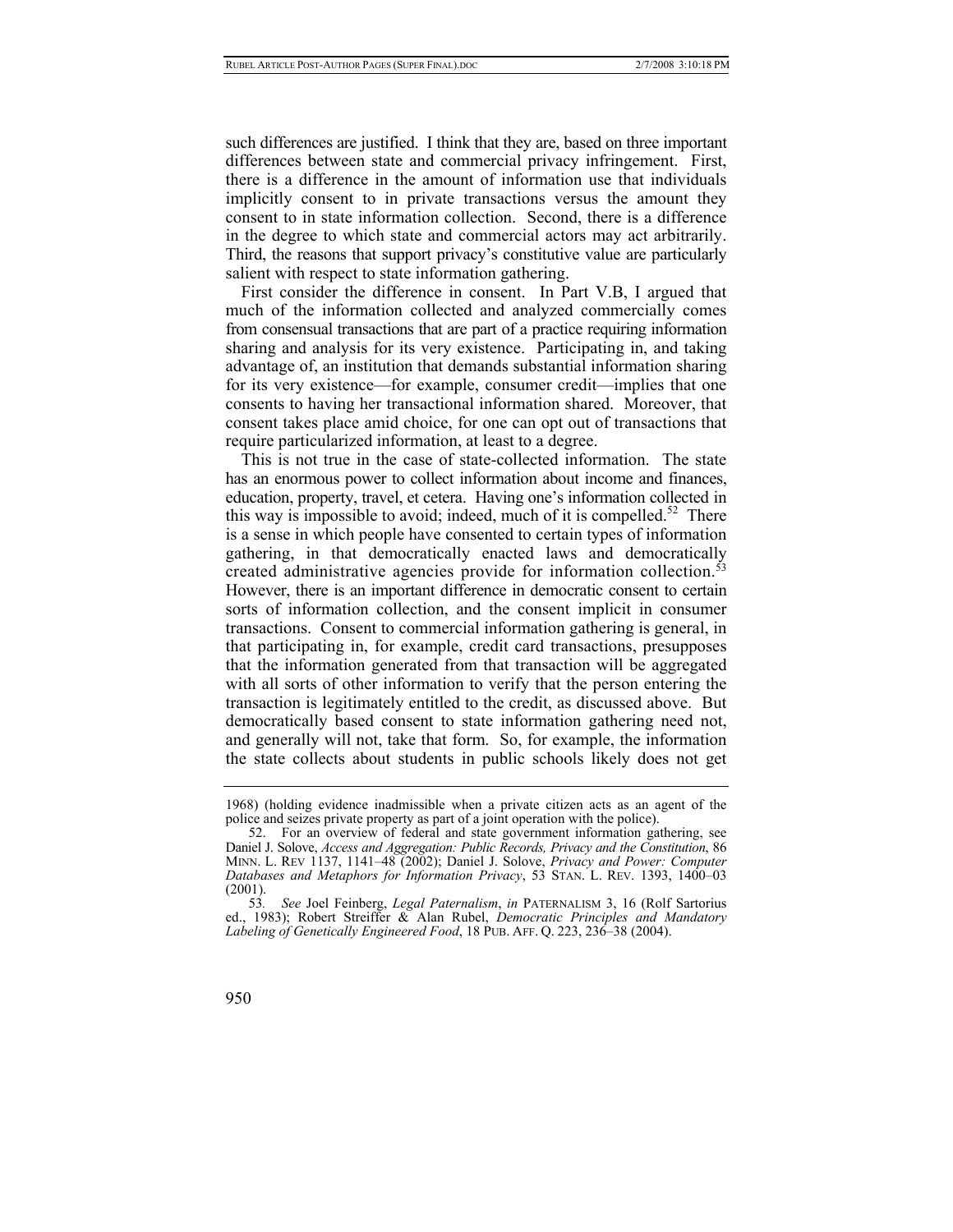aggregated with income tax information, unless a student is applying for financial aid; information gathered by the census is not aggregated with driver's license information, and so forth.

Moreover, unlike consumer credit, which is an institution that demands for its existence substantial amalgamation of information about particular individuals, much state information does not demand substantial amalgamation. One can, for example, run effective vehicle and driver's licensing programs without people's educational or income tax records. And when there is a need for a nexus of varied public sector information, people can provide consent to such consolidation. For example, we might make income tax records available to police during criminal investigations, but not otherwise. Thus, the consent given for state information collection will not underwrite the same degree of information amalgamation as the consent given to private information collection.

The second difference between state and commercial data collection concerns arbitrary action. I argued in the previous part that much of the data collection and analysis done by commercial data brokers is not problematic on the grounds that the subjects of the information implicitly consent to the collection and analysis. But of course people do not literally consent to every imaginable use of their data; rather, they consent to a reasonable range of data uses. The precise scope of that consent is not clear, but not important here. The important issue is that within that reasonable range, we think that commercial entities have latitude to analyze and use that data however they wish. In other words, individuals and commercial entities can for the most part act according to whatever reasons they see fit, with comparatively few restrictions. This is not true for state action. Any state action, and especially state action that bears upon something people consider deeply important, such as privacy, needs to have some justification, which is to say that state action ought not be arbitrary. This is important in that even within a government organization that collects information, the information should not be used for reasons that differ from the reasons that justify the collection in the first place. It is even more important across government agencies that keep their own data discrete.

To illustrate, consider ordinary police actions in the United States. We generally recognize that police have some discretion to stop people and investigate suspicious circumstances. However, that discretion is circumscribed. Police in the United States may not detain or seize a person without a reasonable suspicion based upon articulated facts, and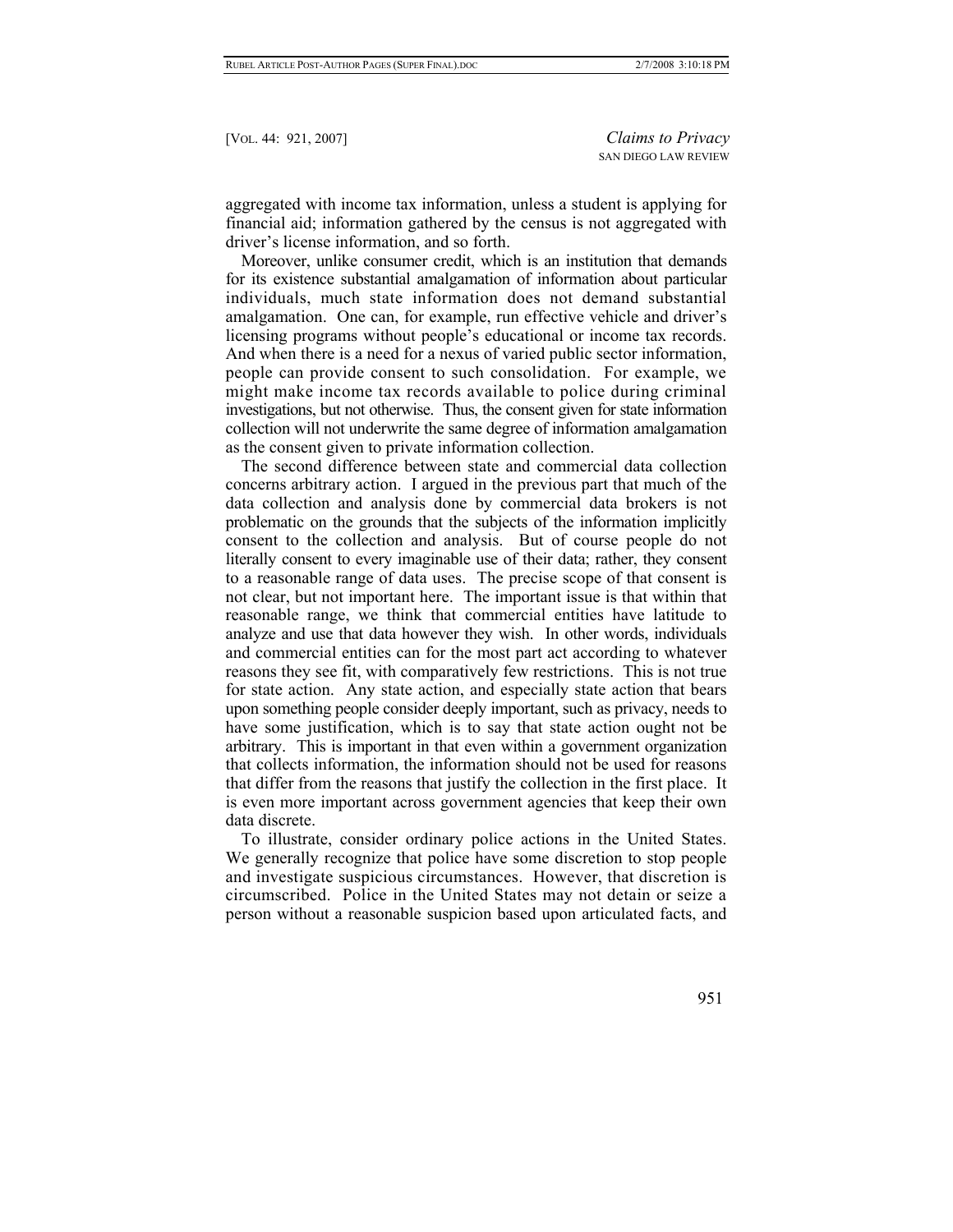even then, their inquiries must be limited.<sup>54</sup> They may only pat down a subject to assure that the subject is not armed if there is reasonable suspicion that the detainee is armed and dangerous, but they may not fully search him for contraband without a higher standard of evidence.<sup>55</sup> Until recently, it was unclear whether police could demand that a person whom police reasonably suspect of wrongdoing had to identify herself;<sup>[56](#page-31-2)</sup> even now, police cannot demand a person to identify herself without reason to suspect that the person is involved in criminal activity.<sup>57</sup> Those barriers seem correct, regardless of the constitutional precepts they rest upon. That is, the degree to which a police officer ought to be able to make particularized judgments about a person will depend on the degree to which the police officer's suspicions are warranted. In other words, police may not arbitrarily access personal information in the first place, and the mere fact that they may access some information does not underwrite their accessing all information available from all state sources.

So, for example, the fact that Pierre makes multiple furtive exchanges with a variety of passersby in an area known for drug trafficking might arouse enough suspicion in police officer Quinn to justify Quinn's detaining Pierre and asking him questions, but more would be required for Quinn to pat Pierre down for weapons. He might be warranted in asking Pierre for identification, and using Pierre's identification to search for outstanding arrest warrants.<sup>58</sup> However, that level of suspicion and contact with police by itself ought not allow Quinn to access *any* sort of record that the state keeps on Pierre. The state is likely to have income tax, employment assistance, social service, educational, property, driving, birth, family, and marriage records, and certainly Quinn's having access to such records could be useful in some circumstances—for instance, finding tax delinquents. However, actually making those records available to any police officer in routine interactions would require a fairly powerful justification. That is, while Pierre may not have a claim to privacy about his name, whether there are weapons in his pockets, and his record of outstanding arrest warrants with respect to Quinn, he does have claims to privacy with respect to Quinn about his school record, his visits to a public hospital, his income tax returns, his military record, his social security payments, the nonweapon items in his pockets, and so

Even these are controversial. The point, though, is that there is some level of suspicion that would warrant such impingements of privacy, but no more. That level of suspicion is all I am trying to pick out in this example.



<span id="page-31-0"></span><sup>54</sup>*. See* Terry v. Ohio, 392 U.S. 1, 21 (1968); *see also* Hiibel v. Sixth Judicial Dist. Court, 542 U.S. 177 (2004); Brown v. Texas, 443 U.S. 47 (1979).

<span id="page-31-1"></span><sup>55</sup>*. Terry*, 392 U.S. at 28–29.

<span id="page-31-2"></span><sup>56</sup>*. Hiibel*, 542 U.S. at 185 (citing INS v. Delgado, 466 U.S. 210, 216 (1984)).

<span id="page-31-4"></span><span id="page-31-3"></span><sup>57</sup>*. See Brown*, 443 U.S. at 52.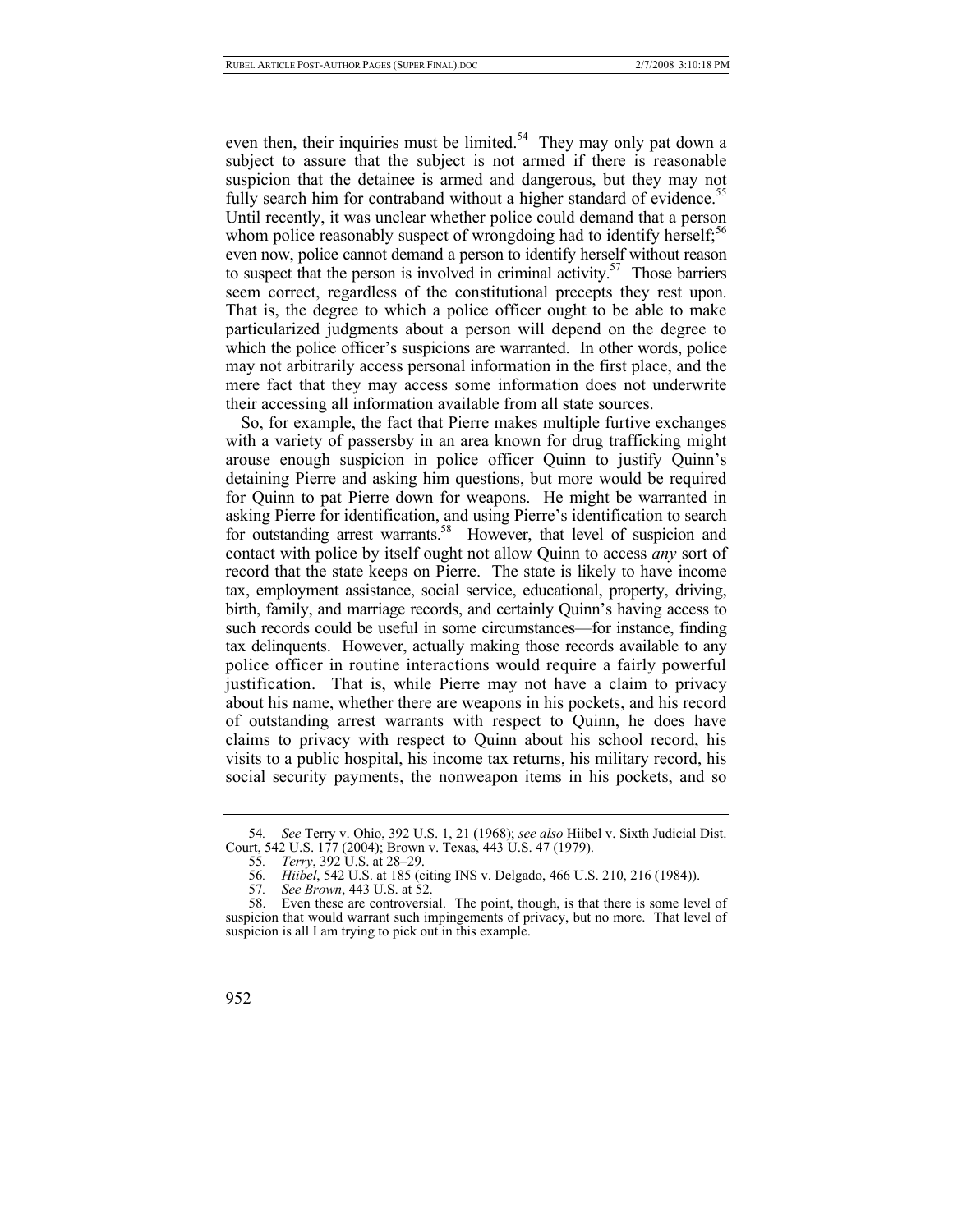forth. To allow Quinn access to that information absent some substantial justification would be arbitrary.

Such limitations are not limited to police access to records. Rather, people have privacy claims about any information collected by a state agency with respect to other agencies. Consider how things would look if there were no limitations on the information shared across agencies. To take one example, educational institutions would have unfettered access to records about income, finances, employment, involvement with the court system, driving records, property, and so forth. Similarly, departments of revenue would have unfettered access to educational and medical records, court records, and travel records (for example, customs records, electronic road toll records, et cetera). Sometimes, there are very good reasons for one agency to have access to information kept by other agencies. Criminal investigators may have good reason to access tax records, and the substantial overlap between health and human services agencies and education administrations may provide a reason for them to share information. But this underscores the primary point. People have claims to privacy about information held by state agencies with respect to other state agencies, and access across agencies demands a justification.

The third difference between state and commercial actors speaks to the underlying explanation of privacy claims. First, one is more likely to see one's projects or relationships as public goods due to state information gathering than as a result of commercial information gathering, both because of the reach and role of the state. And second, failures to respect persons seem particularly acute when executed by state actors.

To reiterate, people have claims to privacy with respect to the state. In many cases they provide consent, via democratic processes, to state agencies collecting and analyzing information. However, that consent does not imply that any state agency should be able to access any information collected by any other state agency, though people may use those same democratic processes to explicitly consent to such sharing. Rather, information sharing across agencies requires its own explicit consent or some other justification for overriding persons' privacy claims. This situation is different than the case of commercial data brokerages that may use the information they collect with implicit consent for their own even arbitrary purposes, so long as those purposes do not violate some other claim, for example, a use to which one could not reasonably consent.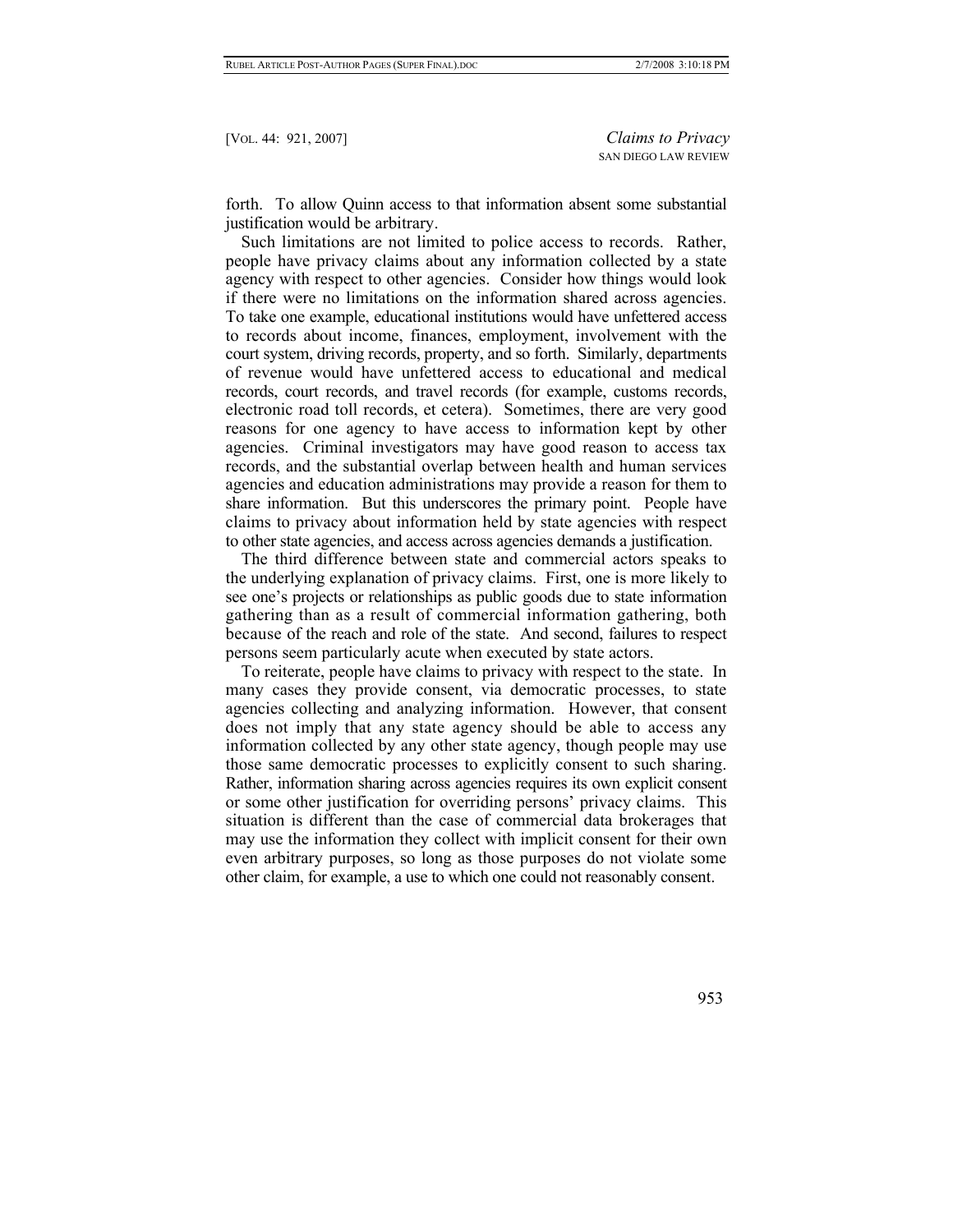# *D. Generalizing Claims to Privacy*

At the start of this part, I articulated several general principles to help determine whether *P* has a claim to privacy about *O* with respect to *Q*. In Parts V.A to V.C, I outlined a number of cases to help illustrate the ways in which *P* will have different claims to privacy based on different *Q*s. With those cases in mind, some generalizations about claims to privacy based on constitutive value can be made. First, *P* is more likely to have a claim to privacy about *O* with respect to *Q* where *P*'s privacy has decreased substantially with respect to *Q*. This falls out of the Pete and Jeff example in Part V.A. Where Jeff zealously collects information about Pete, Jeff impinges a claim. Moreover, it may be the case that many particular instances of Jeff's information collection would impinge no claim and diminish nothing of value (for instance, noting Pete's habit of arriving to work at a particular time) in isolation, but those same actions do seem to impinge a claim against the background of Jeff's pervasive information gathering. That is, there seems to be some kind of threshold at work. This holds true across different sorts of *Q*s. Consider police actions. For the most part, *P* has no claim to privacy over his actions in a public place with respect to police officers who happen to be nearby. However, if the police pay particular attention to *P*—following, watching, filming, and so forth—the attention impinges a claim.<sup>59</sup> Note that this criticism differs from *P*'s claim against arbitrary state action. Where the police have legitimate reason to follow *P*, but that reason only warrants a modicum of information gathering, substantial information gathering impinges a privacy claim. But the existence of legitimate reasons means that the information gathering is not arbitrary.

It does not follow, however, that *P* has a claim to privacy beyond a certain threshold. In fact, there is no limit on the degree to which *P*'s privacy can decrease, so long as those decreases are accompanied by adequate consent. Consider the commercial data broker cases. If *P* gives implicit consent for *Q*, a data broker, to collect and analyze his data, and gives further, explicit consent to having that information shared, and other information collected, then *P* will have no claims to privacy even where the amount of information, and the degree of particularity of judgment underwritten, becomes enormous.

This leads to the next generalization. Consent to privacy decreases can be inferred from the nature of the process by which information is gathered. Taking advantage of institutions that depend for their existence on information collection and analysis implies that one consents to the

<span id="page-33-0"></span> <sup>59.</sup> To be clear, impinging a claim does not mean that it is, all things considered, improper. Rather, it just means that the action demands an adequate justification.

<sup>954</sup>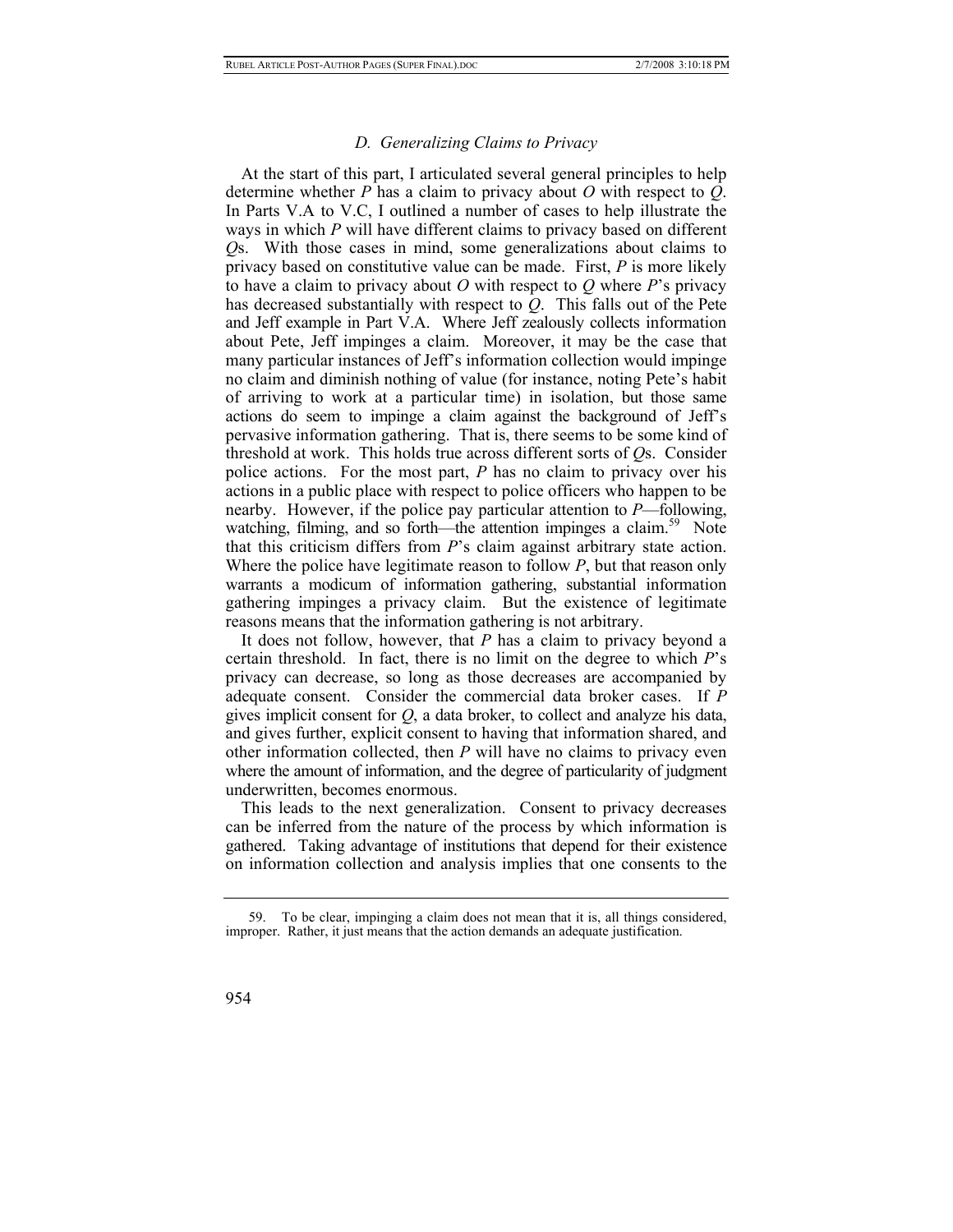degree of information collection and analysis necessary for that institution to exist. One cannot infer consent to uses for which one would never reasonably give consent—as when a broker amasses information that can be used for discriminatory purposes. That would be a failure of respect for the person to whom the information pertains. $60$ 

We can also make some generalizations concerning the sorts of information that are more likely to be the subject of a privacy claim, as described in Part III and at the beginning of this part. *P* is more likely to have a claim to privacy about *O* with respect to *Q* where *O* is a particularly meaning-conferring good and diminishing privacy detracts from *O*'s ability to confer meaning. Similarly, *P* will have a claim to privacy about *O* with respect to *Q* where *O* plays an important role in *P*'s shaping her personality and actions, and where *P*'s loss of privacy about *O* with respect to *Q* would lead *P* to alter *O*. And *P* will have a claim to privacy about *O* with respect to *Q* where *O* is an object that plays a central feature in shaping *P*'s life, and in which *P* has a reasonable concern for and a reasonable expectation of privacy with respect to *Q*.

Finally, we may make some generalizations about the nature of the information gatherer. I suggested that the likelihood of privacy loss with respect to state actors and individuals is more likely to implicate the constitutive values on which the distributed value account relies; we are more likely to have claims to privacy with respect to those actors. Further, because state actors ought to act with justification (unlike nonstate actors),

Michael Froomkin argues that because aggregation of data adds value for the data broker, the marginal value of any bit of information is less than the average aggregate value of all information available to data brokers, and consumers will therefore not bargain to maintain privacy. Perhaps more persuasively, he argues that consumers are generally unaware of the extent to which their information is aggregated and analyzed, and therefore do not avoid information-revealing transactions or bargain for privacy protections. A. Michael Froomkin, *The Death of Privacy?*, 52 STAN. L. REV. 1461, 1502–05 (2000).



<span id="page-34-0"></span> <sup>60.</sup> There are important remaining issues here. The institution of consumer credit requires a certain amount of information collection and sharing to function; however, it requires much more information sharing to function effectively, still more to function effectively and cheaply, and yet still more to function effectively, cheaply, and exceedingly profitably. The degree to which consumers consent to information sharing by using some form of consumer credit is unclear. Note that if selling information makes credit or consumer goods cheaper to the benefit of consumers, it does not follow that people consent to those sales. After all, it might make clothing cheaper if stores sold videotapes of people trying the clothing on, but it does not follow that anyone purchasing the clothing for the lower price consents to such a sale.